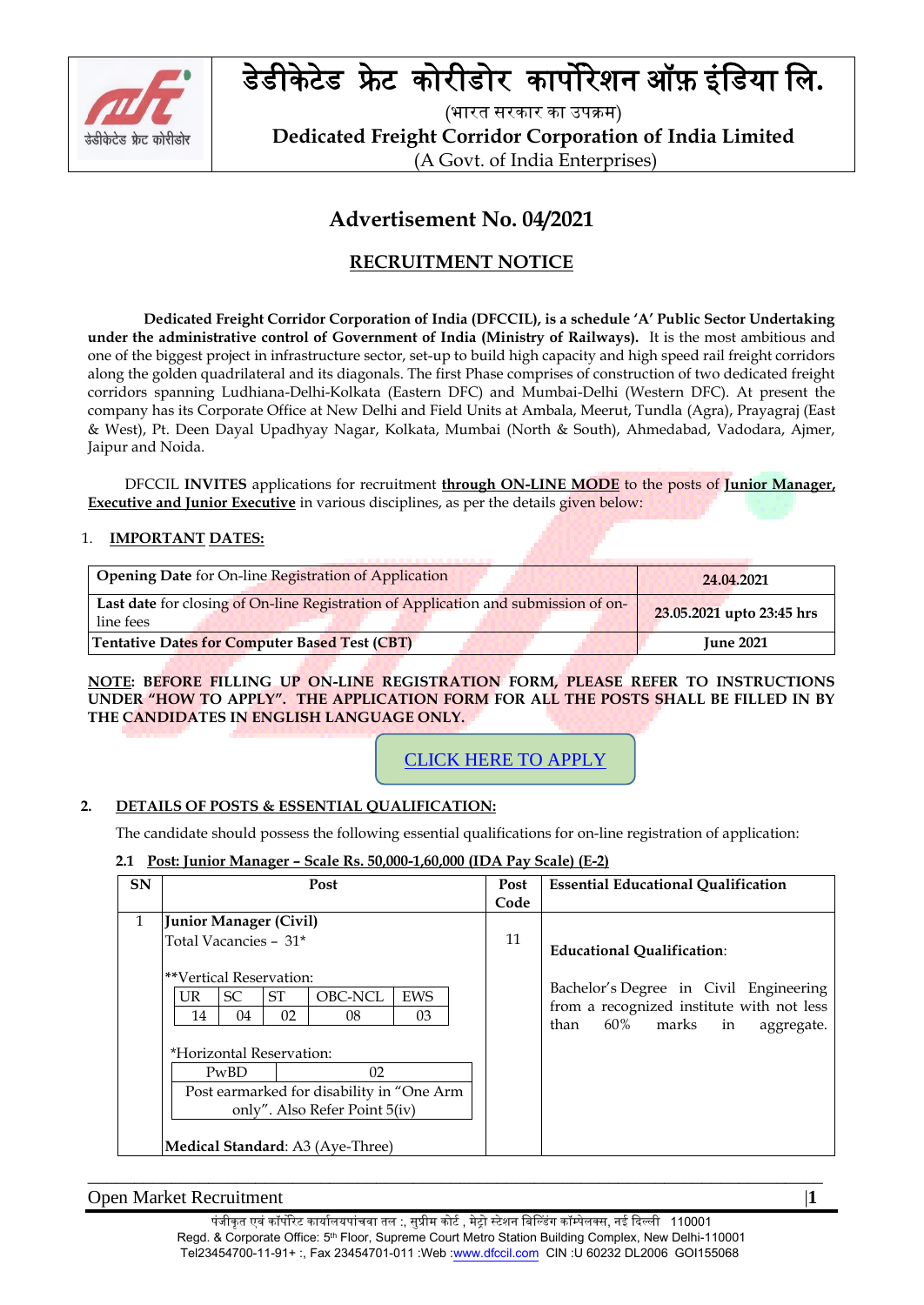| SN | Post                                                                                                                       | Post | <b>Essential Educational Qualification</b>                                                                                                            |
|----|----------------------------------------------------------------------------------------------------------------------------|------|-------------------------------------------------------------------------------------------------------------------------------------------------------|
|    |                                                                                                                            | Code |                                                                                                                                                       |
| 2. | Junior Manager (Operations & BD)<br>Total Vacancies - 77*                                                                  | 12   |                                                                                                                                                       |
|    | *Vertical Reservation:<br>SC<br>OBC-NCL<br><b>ST</b><br><b>EWS</b><br>UR<br>07<br>34<br>11<br>05<br>20                     |      | <b>Educational Qualification:</b><br>(02)<br>Two<br>MBA/PGDBA/<br>years<br>PGDBM/PGDM in Marketing/Business<br>Operation/Customer<br>Relation/Finance |
|    | *Horizontal Reservation:                                                                                                   |      | from a recognized institute with not less                                                                                                             |
|    | PwBD<br>04<br>Post earmarked for disability in "One Arm<br>only". Also Refer Point 5(iv)<br>Medical Standard: A2 (Aye-Two) |      | than 60% marks in aggregate.                                                                                                                          |
| 3. | Junior Manager (Mechanical)                                                                                                |      | <b>Educational Qualification:</b>                                                                                                                     |
|    | Total Vacancies - 03*                                                                                                      | 13   | Bachelor's Degree<br>in<br>Mechanical<br>Engineering / Electrical<br>Engineering<br>/Mechatronics<br>Engineering /Industrial                          |
|    | *Vertical Reservation:<br><b>UR</b><br>03                                                                                  |      | Engineering / Production<br>Engineering<br>/Automobile<br>Engineering<br>Manufacturing<br>Engineering/<br>Instrumentation & Control Engineering/      |
|    | *Horizontal Reservation:                                                                                                   |      | <b>Electronics and Communications</b>                                                                                                                 |
|    | PwBD<br>01                                                                                                                 |      | Engineering/Electronics Engineering                                                                                                                   |
|    | Post earmarked for disability in "One Arm                                                                                  |      | from a recognized institute with not less                                                                                                             |
|    | only". Also Refer Point 5(iv)                                                                                              |      | than 60% marks in aggregate.                                                                                                                          |
|    | Medical Standard: A3 (Aye-Three)                                                                                           |      |                                                                                                                                                       |

# **2.2 Post : Executive – Scale Rs. 30,000-1,20,000 (IDA Pay Scale) (E-0)**

| SN |                                  |     |                          |    | Post                                      |            |  | Post | <b>Essential Educational Qualification</b> |
|----|----------------------------------|-----|--------------------------|----|-------------------------------------------|------------|--|------|--------------------------------------------|
|    |                                  |     |                          |    |                                           |            |  | Code |                                            |
|    |                                  |     |                          |    |                                           |            |  |      |                                            |
| 1. |                                  |     | <b>Executive (Civil)</b> |    |                                           |            |  |      | <b>Educational Qualification:</b>          |
|    |                                  |     |                          |    |                                           |            |  | 21   | Diploma (3 years) in Civil Engg/ Civil     |
|    |                                  |     | Total Vacancies - 73*    |    |                                           |            |  |      | Engg. (Transportation)/ Civil Engg.        |
|    |                                  |     |                          |    |                                           |            |  |      | (Construction Technology)/ Civil Engg.     |
|    |                                  |     | *Vertical Reservation:   |    |                                           |            |  |      | (Public Health)/ Civil Engg. (Water        |
|    |                                  | UR. | SC                       | ST | OBC-NCL                                   | <b>EWS</b> |  |      | Resource) from a recognized institute with |
|    |                                  | 32  | 11                       | 08 | 16                                        | 06         |  |      | not less than 60% marks in aggregate.      |
|    |                                  |     |                          |    |                                           |            |  |      |                                            |
|    |                                  |     |                          |    |                                           |            |  |      |                                            |
|    |                                  |     |                          |    |                                           |            |  |      |                                            |
|    |                                  |     | *Horizontal Reservation: |    |                                           |            |  |      |                                            |
|    |                                  |     | PwBD                     |    | Ex-servicemen                             |            |  |      |                                            |
|    |                                  |     | 0 <sup>3</sup>           |    | 09                                        |            |  |      |                                            |
|    |                                  |     |                          |    | Post earmarked for disability in "One Arm |            |  |      |                                            |
|    | only".                           |     |                          |    |                                           |            |  |      |                                            |
|    | Refer Point 5(iv) & (v)          |     |                          |    |                                           |            |  |      |                                            |
|    |                                  |     |                          |    |                                           |            |  |      |                                            |
|    | Medical Standard: A3 (Aye-Three) |     |                          |    |                                           |            |  |      |                                            |
|    |                                  |     |                          |    |                                           |            |  |      |                                            |
|    |                                  |     |                          |    |                                           |            |  |      |                                            |
|    |                                  |     |                          |    |                                           |            |  |      |                                            |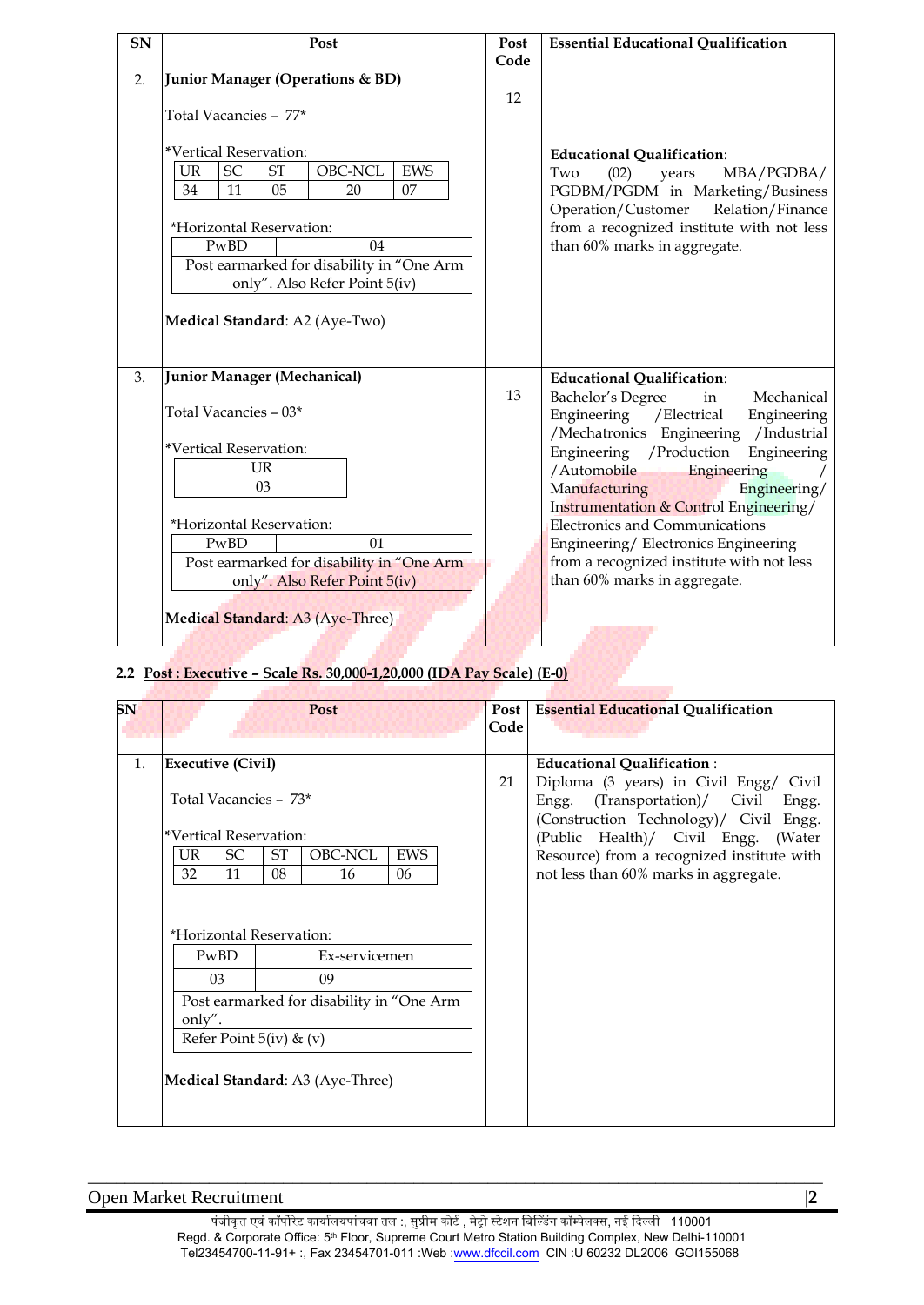| 5N       | Post                                                                                                                                                                                                                                                                                                                                                                                                                                                                                                                                                                                                                                                                                                                                                                              | Post<br>Code | <b>Essential Educational Qualification</b>                                                                                                                                                                                                                                                                                                                                                                                                                                                                                                                                                                                                                                                                                                                                        |
|----------|-----------------------------------------------------------------------------------------------------------------------------------------------------------------------------------------------------------------------------------------------------------------------------------------------------------------------------------------------------------------------------------------------------------------------------------------------------------------------------------------------------------------------------------------------------------------------------------------------------------------------------------------------------------------------------------------------------------------------------------------------------------------------------------|--------------|-----------------------------------------------------------------------------------------------------------------------------------------------------------------------------------------------------------------------------------------------------------------------------------------------------------------------------------------------------------------------------------------------------------------------------------------------------------------------------------------------------------------------------------------------------------------------------------------------------------------------------------------------------------------------------------------------------------------------------------------------------------------------------------|
| 2.       | <b>Executive (Electrical)</b><br>Total Vacancies - 42*<br>*Vertical Reservation:<br>OBC-NCL<br>SC<br><b>ST</b><br><b>EWS</b><br><b>UR</b><br>06<br>04<br>12<br>16<br>04<br>*Horizontal Reservation:<br>Ex-servicemen<br>PwBD<br>02<br>05<br>Post earmarked for disability in "One Arm<br>only".<br>Refer Point $5(iv)$ & $(v)$                                                                                                                                                                                                                                                                                                                                                                                                                                                    | 22           | <b>Educational Qualification:</b><br>Diploma (3 years) in Electrical / Electronics<br>/Power Supply/ Instrumentation and<br>Control/ Industrial Electronics/Electronic<br>Instrumentation/Applied<br>Electronics/<br>Digital Electronics/Power Electronics from<br>a recognized institute with not less than 60%<br>marks in aggregate.                                                                                                                                                                                                                                                                                                                                                                                                                                           |
| 3.<br>4. | Medical Standard: A3 (Aye-Three)<br><b>Executive (Signal &amp; Telecommunication)</b><br>Total Vacancies - 87*<br>*Vertical Reservation:<br>OBC-NCL<br>${\rm SC}$<br>$\operatorname{ST}$<br>EWS<br><b>UR</b><br>35<br>12<br>08<br>24<br>08<br>*Horizontal Reservation:<br>PwBD<br>Ex-servicemen<br>08<br>11<br>Post earmarked for disability in "One Arm<br>only".<br>Refer Point $5(iv)$ & $(v)$<br>Medical Standard: A3 (Aye-Three)<br><b>Executive (Operations &amp; BD)</b><br>Total Vacancies - 237*<br>*Vertical Reservation:<br>OBC-NCL<br><b>ST</b><br><b>EWS</b><br>SC <sub>1</sub><br>UR-<br>17 65<br>36<br>96<br>23<br>*Horizontal Reservation:<br>PwBD<br>Ex-servicemen<br>10<br>33<br>Post earmarked for disability in "One Arm<br>only".<br>Refer Point 5(iv) & (v) | 23<br>24     | <b>Educational Qualification:</b><br>Diploma<br>$(3 - )$<br>years)<br>Electrical/<br>in<br>Electronics/<br>Microprocessor/TV<br>Engineering/Fiber Optic Communication/<br>Telecommunication/<br>Communication/<br>Sound & TV Engineering/ Industrial<br>Control/ Electronic Instrumentation/<br>Industrial<br>Electronics/<br>Applied<br>Electronics/ Digital Electronics/ Power<br>Information<br>Electronics/<br>Science<br>$\&$<br>Technology/<br>Computer<br><b>Application/Computer</b><br>Engineering/Computer Science/Computer<br>Technology from a recognized institute<br>with not less than 60% marks in aggregate.<br><b>Educational Qualification:</b><br>Graduation with not less than 60% marks in<br>from<br>recognized<br>aggregate<br>a<br>University/Institute. |
| 5.       | Medical Standard: A2 (Aye-Two)<br><b>Executive (Mechanical)</b><br>Total Vacancies - 03*<br>*Vertical Reservation:<br>UR<br>03<br>*Horizontal Reservation:<br>PwBD<br>01<br>Post earmarked for disability in "One Arm<br>only". Also Refer Point 5(iv)<br>Medical Standard: A3 (Aye-Three)                                                                                                                                                                                                                                                                                                                                                                                                                                                                                        | 25           | <b>Educational Qualification:</b><br>Diploma<br>(3)<br>years)<br>in<br>Mechanical/<br>Electrical/Electronics/Manufacturing/<br>Mechatronics/Production<br>Engg./<br>Automobile/ Instrumentation and Control<br>Engineering from a recognized institute<br>with not less than 60% marks in aggregate.                                                                                                                                                                                                                                                                                                                                                                                                                                                                              |

Open Market Recruitment |**3**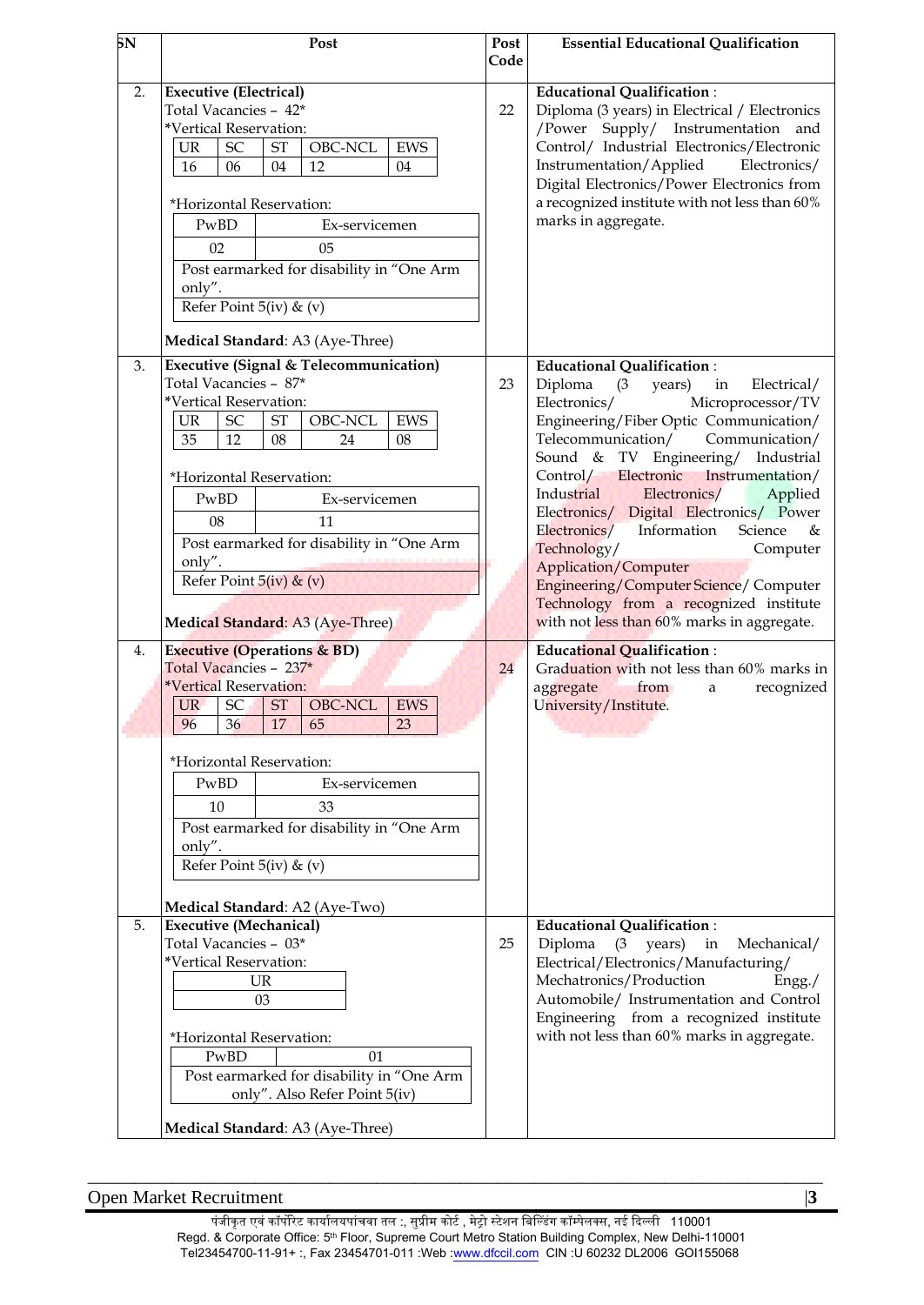| $\overline{\text{SN}}$ | Post                                                                    | Post<br>Code | <b>Essential Educational Qualification</b>                                         |
|------------------------|-------------------------------------------------------------------------|--------------|------------------------------------------------------------------------------------|
| 1.                     | Junior Executive (Electrical)                                           |              | <b>Educational Qualification:</b>                                                  |
|                        | Total Vacancies - 135*                                                  | 31           | Matriculation with minimum 60% marks in                                            |
|                        | *Vertical Reservation:                                                  |              | aggregate plus minimum 02 (two) year                                               |
|                        | SC<br><b>ST</b><br>OBC-NCL<br><b>EWS</b><br>UR                          |              | duration<br>Course<br>Completed<br>Act                                             |
|                        | 57<br>22<br>11<br>34<br>11                                              |              | Apprenticeship/ITI<br>approved<br>by                                               |
|                        | *Horizontal Reservation:                                                |              | SCVT/NCVT<br>trade<br>in<br>the<br>of                                              |
|                        | PwBD<br>Ex-servicemen                                                   |              | Electrical/Electrician/Wireman/                                                    |
|                        | 06<br>15                                                                |              | Electronics from a recognized institute with                                       |
|                        | Post earmarked for disability in "One Arm                               |              | not less than 60% marks in aggregate.                                              |
|                        | only".                                                                  |              |                                                                                    |
|                        | Refer Point 5(iv) & (v)                                                 |              |                                                                                    |
|                        |                                                                         |              |                                                                                    |
|                        | Medical Standard: A2 (Aye-Two)                                          |              |                                                                                    |
| 2.                     | Junior Executive (Signal & Telecommunication)<br>Total Vacancies - 147* | 32           | <b>Educational Qualification:</b><br>Matriculation with not less than 60% marks    |
|                        | *Vertical Reservation:                                                  |              | in aggregate plus minimum 02 (two) year                                            |
|                        | OBC-NCL<br>SC<br><b>EWS</b><br><b>UR</b><br><b>ST</b>                   |              | duration<br>Completed<br>Course<br>Act                                             |
|                        | 23<br>12<br>62<br>37<br>13                                              |              | Apprenticeship/ITI approved by SCVT/                                               |
|                        | *Horizontal Reservation:                                                |              | NCVT in the trade of Electronics/                                                  |
|                        | PwBD<br>Ex-servicemen                                                   |              | Information<br>Communication/                                                      |
|                        |                                                                         |              | Technology/ TV & Radio/ Electronic                                                 |
|                        | 07<br>18                                                                |              | Instrumentation/ Industrial Electronics/                                           |
|                        | Post earmarked for disability in "One Arm<br>only".                     |              | Applied Electronics/ Digital Electronics/<br>Power Electronics/ Computer/ Computer |
|                        | Refer Point $5(iv)$ & $(v)$                                             |              | Networking/ Data Networking from a                                                 |
|                        |                                                                         |              | recognized institute with not less than 60%                                        |
|                        | Medical Standard: B1 (Bee-One)                                          |              | marks in aggregate.                                                                |
| 3                      | <b>Junior Executive (Operations &amp; BD)</b>                           |              | <b>Educational Qualification:</b>                                                  |
|                        | Total Vacancies - 225*                                                  | 33           | Matriculation with not less than 60% marks                                         |
|                        | *Vertical Reservation:                                                  |              | in aggregate plus minimum 02 (two) year                                            |
|                        | SC<br><b>ST</b><br>OBC-NCL<br><b>EWS</b><br><b>UR</b>                   |              | duration<br><b>Course</b><br>Completed<br>Act                                      |
|                        | 90<br>34<br>17<br>61<br>23                                              |              | Apprenticeship/ITI approved by SCVT/<br>NCVT in any trade from a recognized        |
|                        | *Horizontal Reservation:                                                |              | institute with not less than 60% marks in                                          |
|                        | PwBD<br>Ex-servicemen                                                   |              | aggregate.                                                                         |
|                        | 09<br>33                                                                |              | <b>OR</b>                                                                          |
|                        | Post earmarked for disability in "One Arm                               |              | Graduate in any discipline.                                                        |
|                        | only".                                                                  |              |                                                                                    |
|                        | Refer Point 5(iv) & (v)                                                 |              |                                                                                    |
|                        | Medical Standard: A2 (Aye-Two)                                          |              |                                                                                    |
| 4                      | Junior Executive (Mechanical)                                           |              | <b>Educational Qualification:</b>                                                  |
|                        | Total Vacancies - 14*                                                   | 34           | Matriculation with not less than 60%                                               |
|                        | *Vertical Reservation:                                                  |              | marks in aggregate plus minimum 02                                                 |
|                        | OBC-NCL<br>UR<br>SC<br>ST<br>EWS                                        |              | (two) year duration Course Completed                                               |
|                        | 08<br>01<br>01<br>03<br>01                                              |              | Act Apprenticeship/ITI approved<br>by<br>SCVT/ NCVT<br>in<br>the<br>trade<br>of    |
|                        | *Horizontal Reservation:<br>PwBD<br>Ex-servicemen                       |              | Fitter/Electrician/Motor                                                           |
|                        |                                                                         |              | Mechanic/Electronics & Instrumentation                                             |
|                        |                                                                         |              |                                                                                    |
|                        | 01<br>02                                                                |              | from a recognized institute with not less                                          |
|                        | Post earmarked for disability in "One Arm                               |              | than 60% marks in aggregate.                                                       |
|                        | only".                                                                  |              |                                                                                    |
|                        | Refer Point $5(iv)$ & $(v)$                                             |              |                                                                                    |

# **2.3 Post : Junior Executive –– Scale Rs. 25,000-68,000 (IDA Pay Scale) (N-5)**

Open Market Recruitment |**4**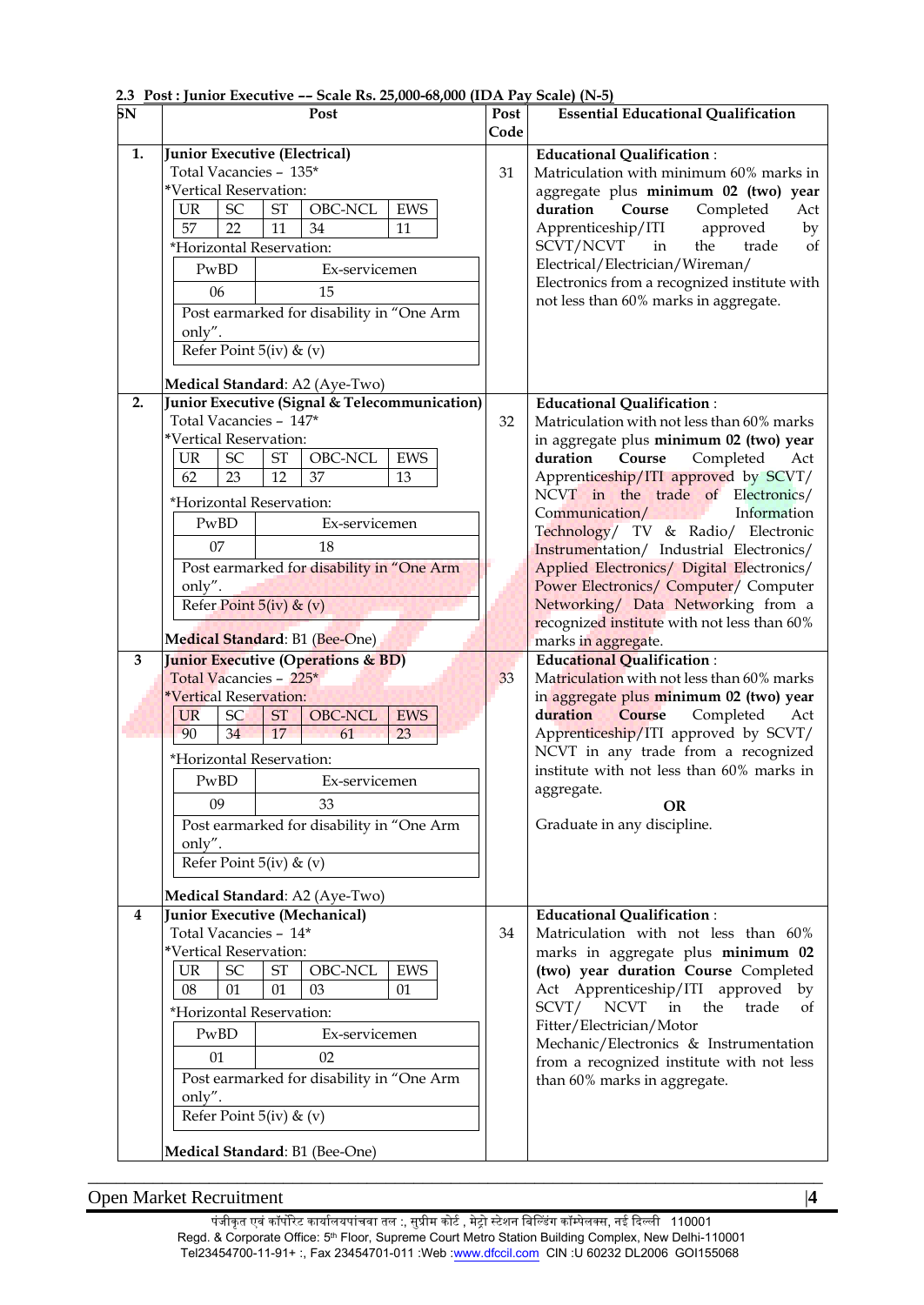#### **NOTE:**

- i) The number of vacancies is tentative and may increase or decrease.
- ii) Any Indian National fulfilling eligibility criteria can apply for the above posts.

#### **3. IMPORTANT INSTRUCTIONS REGARDING QUALIFICATION/EXPERIENCE ETC.:**

#### i) **Candidates appearing or awaiting results on the closing date of application are NOT eligible to apply.**

- ii) Where diploma is essential qualification for the posts as mentioned in para 2.2, candidates holding degree with minimum 60% marks in specified disciplines are also eligible to apply.
- iii) For the post of Executive (Signal & Telecommunication), BCA & MCA would be considered as higher degrees to diploma in "Information Science and Technology/Computer Application/Computer Engineering/Computer Science/Computer Technology".
- iv) The candidate must possess the ITI certificate in the relevant discipline for the post of Junior Executive except in the case of Junior Executive (Operations & BD) where graduation in any discipline is also eligible to apply.
- v) Diploma or degree will not be considered as higher qualification in place of ITI where ITI is mentioned as the essential educational qualification.
- vi) **The candidates applying for Junior Manager (Operations & BD) Post must have specialization in Marketing/Business Operation/Customer Relation/Finance. The specialization should be clearly mentioned in the degree/certificate. In case, it is not mentioned, the candidate must bring a certificate from the institute clearly stating that he has done his MBA/PGDBA/PGDBM/PGDM with specialization in Marketing/Business Operation/Customer Relation/Finance at the time of document verification/interview.**
- vii) **The candidate should possess full time degree/diploma/ITI approved by UGC/AICTE; from a University/ Technical Boards incorporated by an Act of Central or State legislature in India or other Educational Institutions established by an Act of Parliament or declared to be Deemed as University under section 3 of the University Grants Commission Act, 1956.**
- viii)The institute awarding degree/diploma must be recognized either by UGC/Central/State Govt. or AICTE or Technical Boards/Universities established by Central/State Govt.
- ix) The candidates having completed five year integrated courses of MBA after 10+2 with requisite specialization are also eligible to apply for the posts where MBA is the essential qualification.
- x) **The applicant should possess the essential qualification as on the closing date of application i.e. 23.05.2021. The level of educational qualifications prescribed for the posts is ESSENTIAL.** The candidates shall be required to produce Marks Sheets & Degree/Certificate, at the time of document verification/interview
- xi) Candidate must specifically indicate the percentage of marks obtained (calculated to the nearest two decimals) in the relevant column of the application form. Where percentage of marks is not awarded by the University but only CGPA/OGPA is awarded, the same shall be converted into percentage in terms of conversion norms of university in this regard, besides indicating the CGPA/OGPA in the application form. Candidates will have to produce the certificate/document issued by the university evidencing conversion formula of university, when called for document verification/interview.
- xii) Round off %age will not be acceptable under any circumstances for consideration for appointment. **The fraction of percentage so arrived will be ignored i.e. 59.99% will be treated as less than 60%**.

#### **4. AGE LIMIT:**

i) The age limit for various posts as on 01.01.2021 is as under:

| Level         | Age -Limit (in years) |
|---------------|-----------------------|
| Jr. Manager   | 18-27                 |
| Executive     | 18-30                 |
| Ir. Executive | 18-30                 |

#### Open Market Recruitment |**5**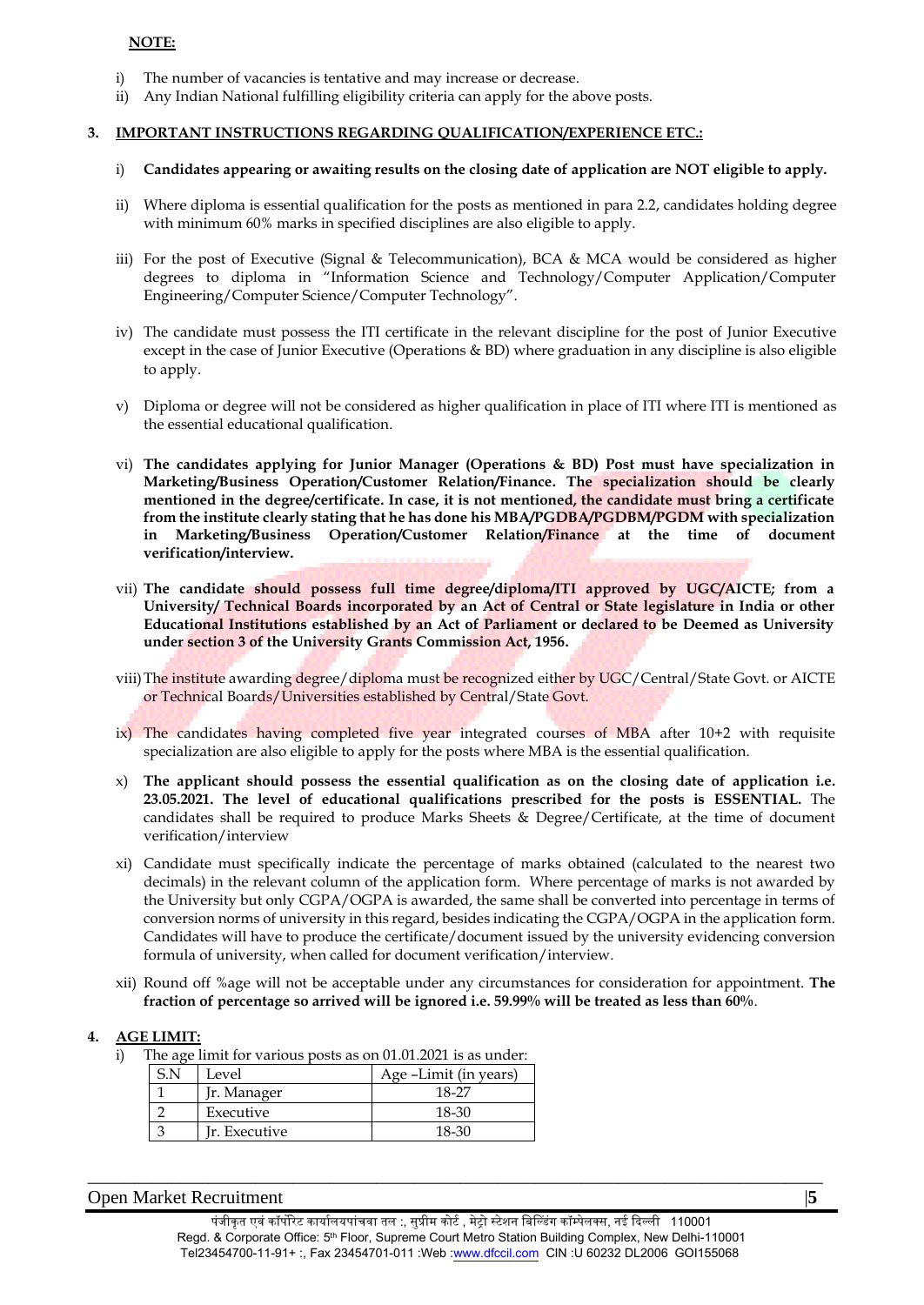- ii) **Age Relaxation:** The upper age-limit is relaxable as under subject to submission of requisite certificate:
	- a) By five years for SC/ST,
	- b) By three years for OBC-NCL candidates,
	- c) By ten years for PwBD applicants (total 15 years for SC/ST and 13 years for OBC-NCL),
	- d) For Ex-servicemen, upto the extent of service rendered in defence plus three years provided they have put in more than six months service after attestation, as per Ex-servicemen (Re-employment in Central Civil Services and Posts) Rules, 1979 and Govt. of India orders issued from time-to-time.
	-
	- **e) The upper age-limit is relaxable by (08) Eight years for regular employees of DFCCIL.**  Maximum upper age of the applicants shall not exceed 56 years including all possible age relaxations.
	- g) Candidate should note that the Date of Birth as recorded in the Matriculation/Secondary Examination Certificate or an equivalent Certificate only will be accepted by the DFCCIL for determining the age and no subsequent request for its change will be entertained.

## **5. CERTIFICATE FOR RESERVATION & AGE RELAXATION:**

All candidates, irrespective of community may be considered against UR vacancies, subject to fulfillment of parameters for UR candidates. However, against the vacancies earmarked for specific communities (SC/ST/OBC-NCL/EWS), only candidates belonging to that community will be considered.

## **i) For SC/ST (Schedule Caste/Schedule Tribes) Candidates:**

a) Reservation of vacancies for SC/ST will be as per Government of India directives. Candidates belonging to SC/ST category shall have to submit the attested copy of Caste certificate issued by the Competent Authority at the time of document verification. For sample format, refer Annexure –I(A).

## **ii) For OBC-NCL (Other Backward Class – Non Creamy Layer) Candidates:**

- a) OBC-NCL candidates included in the central list having certificate for the current financial year **i.e. 2021-2022 for non-creamy layer in the format prescribed by Central Govt.** will be given the benefit of OBC-NCL reservation. For sample format, refer Annexure –I(B).
- b) The candidates applying against vacancies reserved for OBC-NCL should note that they have to produce a valid caste certificate at the time of document verification in support of their belonging to OBC-NCL community as per rule of Govt. of India as issued by the Competent Authority in the prescribed format for this purpose so as to prove that they do not belong to "Creamy Layer" of the OBC. **Further, the caste to which the candidate belongs should be the one included in the Central list of OBC issued by the Government of India**. A declaration shall also be submitted by the candidate before his appointment that he does not belong to the Creamy Layer of OBC. The income limit is decided on the basis of income earned during three previous financial years preceding the year of appointment.

**To illustrate, the validity of non-creamy layer certificate issued during any month of the financial year 2021-22 covering 3 preceding financial years viz. 2018-19, 2019-20 & 2020-21 be accepted for any appointments or recruitments which would be valid during the period April 2021 to March 2022.**

## **iii) For EWS (Economically Weaker Section) Candidates:**

- a) Candidates who are not covered under the scheme of reservation for SC/ST/OBC and whose family gross annual income is below Rs. 8.00 Lakh (Rupees eight Lakh) are to be identified as EWS for benefit of reservation for EWS. The income shall also include income from all sources i.e. salary, agriculture, business, profession etc. for the financial year prior to the year of application. **For this recruitment, the financial year prior will be 2020-2021 as the closing date of registration is 23.05.2021**. Also, candidates whose family owns or possesses any of the following assets shall be excluded from being identified as EWS, irrespective of family income:
	- i. 5 acres of agricultural land and above;
	- ii. Residential flat of 1000 sq. ft. and above;
	- iii. Residential plot of 100 sq. yards and above in notified municipalities;
	- iv. Residential plot of 200 sq. yards and above in areas other than the notified municipalities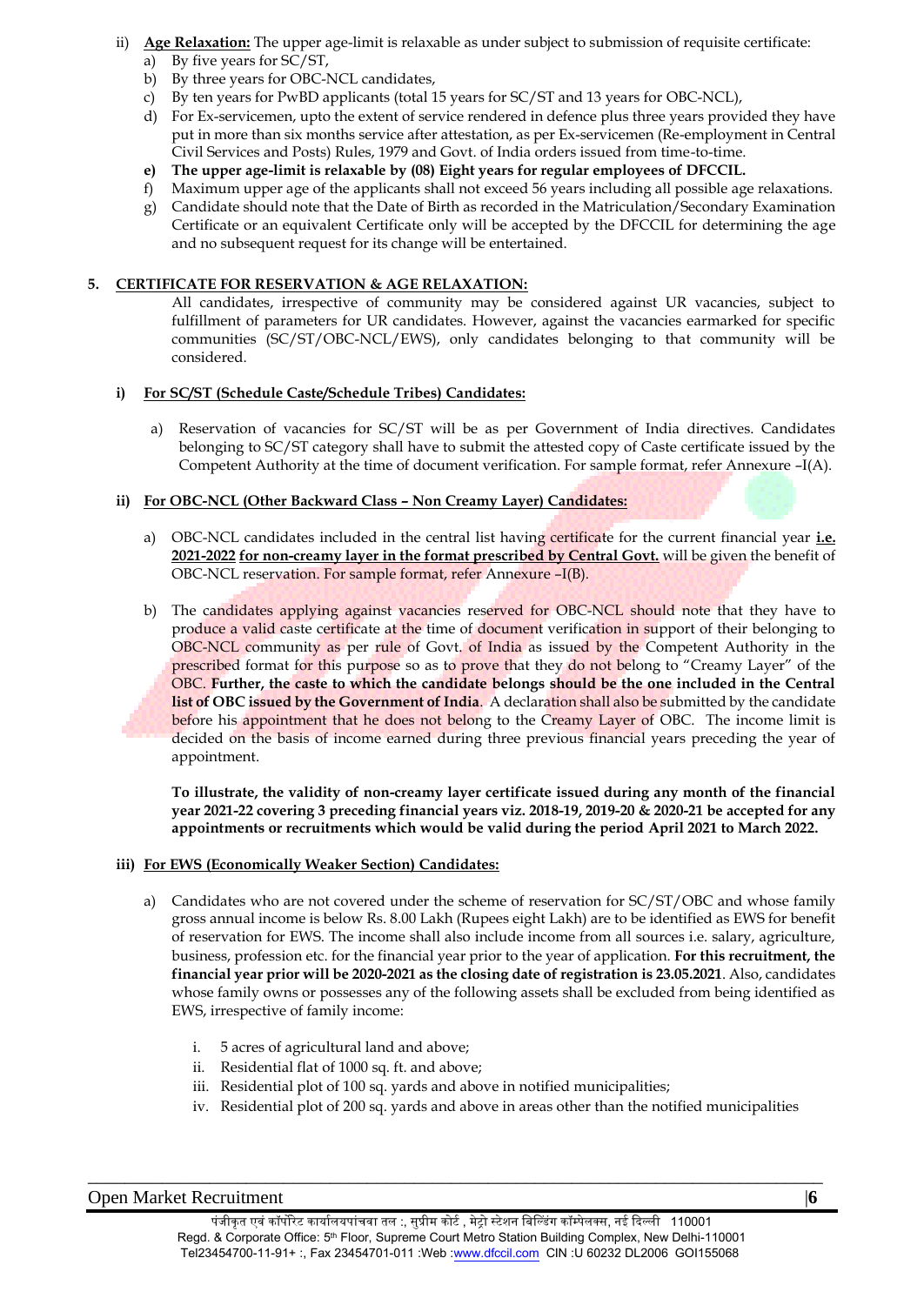- b) The property held by a "Family" in different locations or different places/cities would be clubbed while applying the land or property holding test to determine EWS status. The term "family" for this purpose will include the person who seeks benefit of reservation, his/her parents and siblings below the age of 18 years as also his/her spouse and children below the age of 18 years. The benefit of reservation under EWS can be availed upon production of an income and Asset certificate issued by a Competent Authority. The Income and Asset Certificate issued by any one of the following authorities in the prescribed format as given as Annexure –I(C) shall only be accepted as candidate's claim as belonging to EWS:
	- i. District Magistrate/Additional District Magistrate/Collector/Deputy Commissioner/ Additional Deputy Commissioner/1st class Stipendiary Magistrate/Sub-Divisional Magistrate/Taluka Magistrate/Executive Magistrate/Extra Assistant Commissioner
	- ii. Chief Presidency Magistrate/Additional Chief presidency Magistrate/Presidency Magistrate
	- iii. Revenue Officer not below the rank of Tehsildar and
	- iv. Sub-divisional Officer of the area where the candidate and/or his family normally resides.
- c) The candidates applying against the vacancies reserved for EWS must produce valid Income and Asset Certificate issued by Competent Authority as per Annexure - I(C) on the date of Document Verification. In case of non-compliance to these stipulations, their claim for reserved status under EWS will not be entertained and the candidature/application of such candidates, if fulfilling all the eligibility conditions for General (UR) Category, will be considered under General (UR) vaccines only.

## **iv) For PwBD (Persons with benchmark disability) Candidates:**

a) Disability should not be less than 40% for the categories where ever PwBD reserved posts are indicated in the above tables under para-2.1 to para-2.3. A person, who wants to avail the benefit of relaxation will have to submit a Disability Certificate issued by a Competent Authority as per the form V, VI and VII of rule 18(1) under Chapter 7 of Rights of Persons with Disabilities Rules, 2017 dated 15.06.2017. Refer Annexure –II (A), II(B) & II(C) for the revised formats. The existing certificates of disability issued under the Persons with Disabilities Act 1995 (since repealed) shall continue to be valid for the period specified therein.

#### **v) For Ex-servicemen Candidates:**

- a) Ex-servicemen candidates should produce defence service certificate issued by the Competent Authority at the time of document verification/interview.
- b) Persons serving in the Armed Forces of the Union, who on retirement from service would come under the category of Ex-servicemen are eligible to apply for re-employment one year before the completion of the specific terms of engagement and avail themselves of all concessions available to Ex-servicemen but such persons shall not be permitted to leave the uniform until they complete the specific terms of engagement in the Armed Forces of the Union.
- c) Accordingly, such serving Defence personnel to be released within one year of the **last date of Registration of Application (on or before 23.05.2022)** can also apply, both for vacancies earmarked for Ex-servicemen and for post not reserved for them. However, they should possess the prescribed Educational Qualification as on the closing date of Employment Notification.
- d) Ex-Servicemen candidate who have already secured Civil employment under Central Government in Group 'C' & 'D' (including PSUs, Autonomous Bodies/Statutory Bodies, Nationalized Banks etc.) will be permitted only the benefit of age relaxation as prescribed for Ex-servicemen for securing another Civil employment in a higher grade or cadre in Group 'C/D' under Central Government. Such candidates will not be considered against the vacancies reserved for Ex-servicemen in the Central Government jobs.
- e) If an Ex-serviceman applies for various vacancies before joining any Civil employment, he/she can avail the benefit of reservation of Ex-serviceman for any subsequent employment, subject to the condition that an Ex-serviceman as soon as he joins any Civil employment, should give selfdeclaration/undertaking to the concerned employer about the details of application against this Employment Notification. The acknowledged copy of this declaration along with NOC from the civil employer should be produced during Document Verification failing which their candidature shall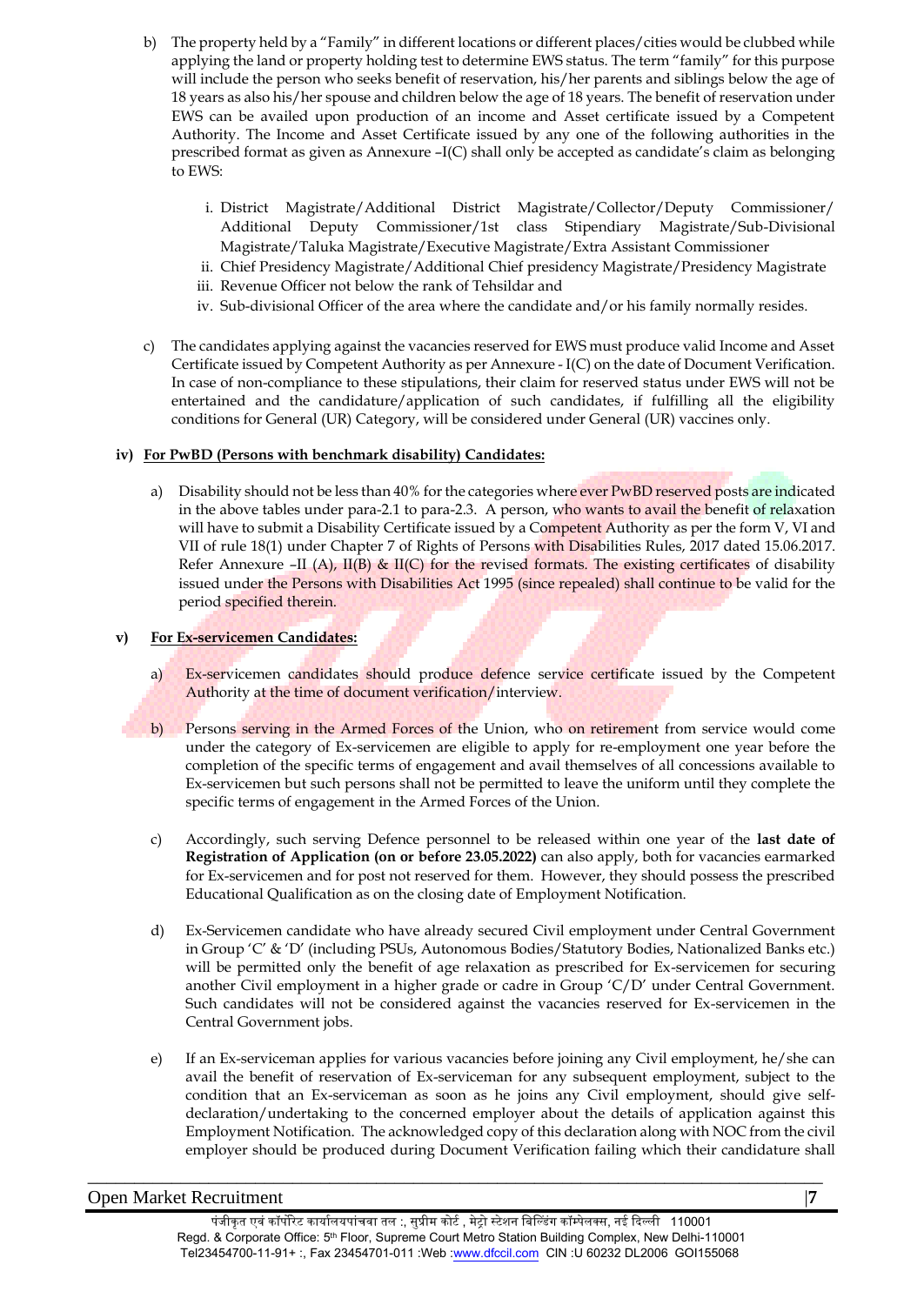stand cancelled. Further, this benefit would be available only in respect of vacancies which are filled on direct recruitment and wherever reservation is applicable to the Ex-servicemen.

## **6. NO OBJECTION CERTIFICATE:**

- i) Candidates who are employed on regular basis in Government/Semi-Government/Public Sector Undertaking/ Autonomous bodies are required to produce **"No Objection Certificate"** from the present employer at the time of document verification/interview. In the absence of "No Objection Certificate", the candidature of such candidates will be forfeited.
- ii) Regular employees of DFCCIL applying for above posts are not required to produce "NOC". However, at the time of document verification/interview, the candidate has to bring Vigilance and D&AR Clearance.

## **7. PERKS/ALLOWANCES / PLACE OF POSTING/SERVICE AGREEMENT-CUM-BOND:**

- i) Perks & Allowances: HRA/Leased Accommodation, Liberal Company Medical Facility, LTC, Basket of Allowances with cafeteria approach and other fringe benefits. Superannuation Benefits Schemes are also in the offing.
- ii) Place of Posting: Anywhere on DFCCIL's projects/establishments/offices.
- iii) Career prospects: The selected candidates will have promising opportunities for promotion to higher grades, as per promotion policy of the Company.
- iv) **Candidate will have to execute the Service Bond, wherever applicable as per the norms of DFCCIL, at the time of joining.**
- v) Pay Protection will be granted to the candidates serving in PSU's/Govt. Organizations based upon DPE guidelines.

| SN             | ELECTION TROCESS TON WHILE COTOS.<br>Post   | Computer          | Computer            | Document     | Interview           | Medical  |
|----------------|---------------------------------------------|-------------------|---------------------|--------------|---------------------|----------|
|                |                                             | <b>Based Test</b> | <b>Based</b>        | Verification |                     | Test     |
|                |                                             | (CBT)             | Aptitude            |              |                     |          |
|                |                                             |                   | <b>Test</b>         |              |                     |          |
|                |                                             |                   | (CBAT)              |              |                     |          |
| $\mathbf{1}$   | <b>Junior Manager (Civil)</b>               |                   | $\mathbf{x}$        |              | V                   | N        |
| $\overline{2}$ | <b>Junior Manager (Operations &amp; BD)</b> |                   | $\mathbf{x}$        |              | N                   |          |
| 3              | Junior Manager (Mechanical)                 |                   | $\mathbf{x}$        |              | N                   |          |
| $\overline{4}$ | Executive (Civil)                           |                   | $\mathbf{x}$        |              | $\boldsymbol{\chi}$ |          |
| 5              | <b>Executive (Electrical)</b>               |                   | $\mathbf{x}$        |              | $\mathbf{x}$        |          |
| 6              | Executive (Signal &                         |                   | $\mathbf{x}$        |              | $\mathbf{x}$        |          |
|                | Telecommunication)                          |                   |                     |              |                     |          |
| 7              | Executive (Operations & BD)                 |                   | N                   |              | $\mathbf{x}$        | $\Delta$ |
| 8              | Executive (Mechanical)                      |                   | $\mathbf{x}$        |              | $\mathbf{x}$        |          |
| 9              | Jr. Executive (Electrical)                  |                   | $\mathbf{x}$        |              | $\mathbf{x}$        |          |
| 10             | Jr. Executive (Signal &                     |                   | $\boldsymbol{\chi}$ |              | $\boldsymbol{\chi}$ |          |
|                | Telecommunication)                          |                   |                     |              |                     |          |
| 11             | Jr. Executive (Operations & BD)             |                   | $\mathbf{x}$        |              | $\mathbf{x}$        |          |
| 12             | Jr. Executive (Mechanical)                  |                   | $\boldsymbol{\chi}$ |              | $\boldsymbol{\chi}$ |          |

# **8. SELECTION PROCESS FOR VARIOUS POSTS:**

## **9. SCHEME OF EXAMINATION:**

Details of Computer Based Test (CBT) is as under:

i) The **Computer Based Test (ON-LINE MODE)** will be conducted in two/three sessions on a single/multiple day(s) of 2 hours duration.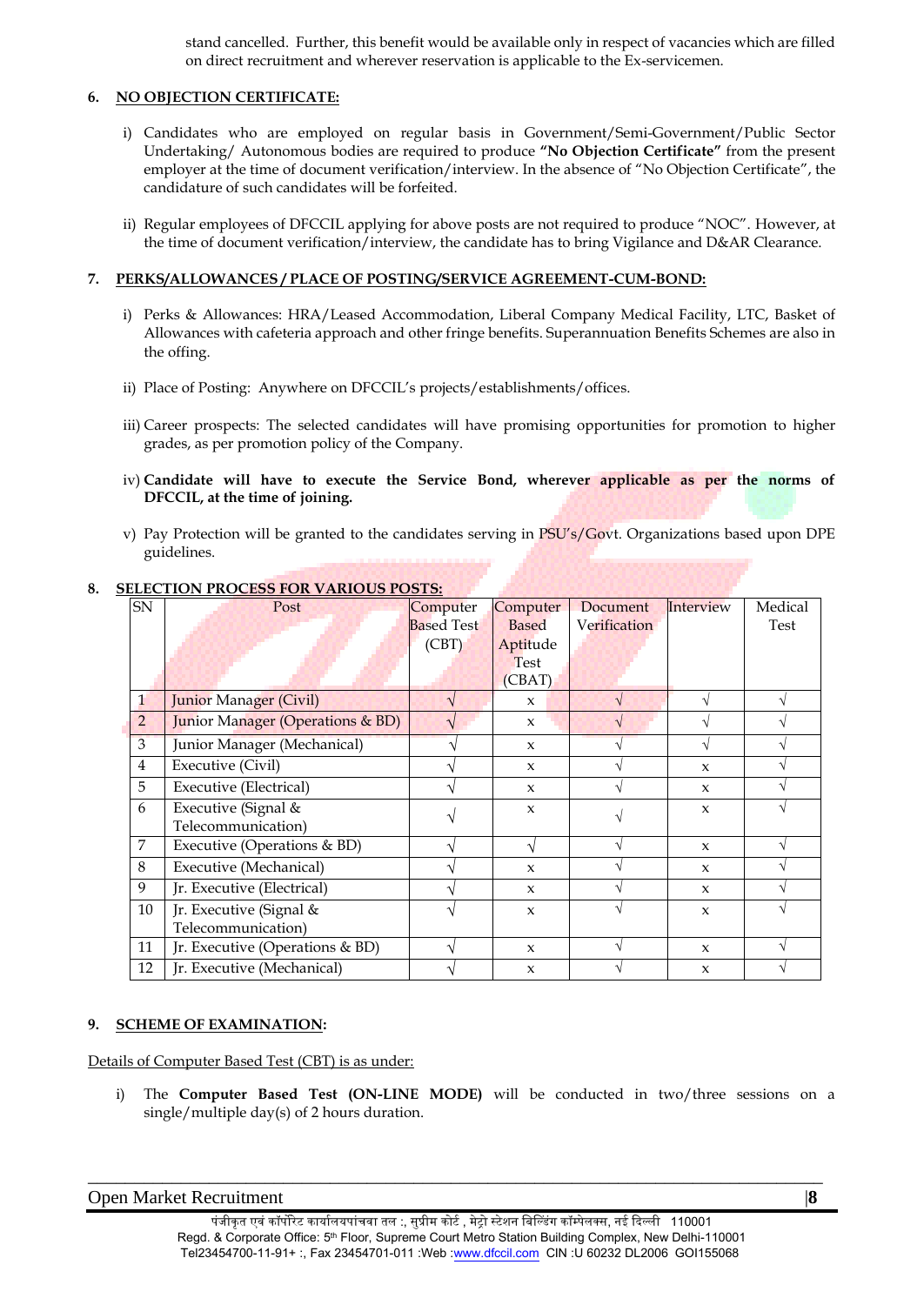- ii) The question paper for Computer based Test will be Objective Multiple Choice Type having 120 questions, indicative Syllabus for all such posts is in Annexure – III.
- iii) The standard of questions for the online examination will be generally in conformity with the educational standards prescribed for the posts.
- iv) The Question Paper will be set in English & Hindi only. In case of any difference/discrepancy/dispute in the questions between English and Hindi, the content of English version shall prevail.
- v) There shall be negative marking in Computer Based Test and marks shall be deducted for each wrong answer @ ¼ (0.25) mark.
- vi) Qualifying marks in written test/CBT is prescribed as 40% for UR, 30% for SC/OBC-NCL/EWS and 25% for ST.

#### **vii) Computer Based Test if required, can be of two Stages as per the discretion of DFCCIL.**

viii) In case of tie of marks obtained by more than one Candidates, the resolution will be done in following order:

- a) The candidate with earlier/older Date of birth, will be placed higher i.e. the candidate in age seniority will be placed higher.
- b) In case of tie as mentioned at (a) above, the candidate with higher percentage of pass marks in the highest essential qualification as indicated in the eligibility criteria will be placed higher.

#### Details of Computer Based Aptitude Test (CBAT) is as under:

- i) **Qualifying Marks:** The candidates need to secure a minimum T-Score of 42 marks in each of the test batteries to qualify. This is applicable to all candidates irrespective of community or category i.e. irrespective of SC/ST/OBC-NCL/EWS/PwBD/Ex-SM and no relaxation in the minimum T-Score is permissible.
- ii) Candidates equal to 8 times the number of vacancies of Executive (Operations & BD) for each of the communities i.e. UR, OBC-NCL, SC, ST and EWS (including ExSM) shall be shortlisted for CBAT based on their performance in CBT.
- iii) Candidates will have to qualify in each of the test batteries of CBAT for considering them for the post of Executive (Operations & BD). The CBAT shall have questions and answer options only in English and Hindi. There shall be no negative marking in CBAT.
- iv) The final merit list will be drawn only from amongst the candidates qualifying in the CBAT, with 70% weightage for the marks obtained in the CBT and 30% weightage for the marks obtained in CBAT.
- v) Candidates are advised to visit website of RDSO (www.rdso.indianrailways.gov.in ->Directorates->Psycho Technical) for question patterns and other details of CBAT.

#### **10. INSTRUCTIONS FOR DOCUMENT VERIFICATION:**

- i) Shortlisted candidates will be called for verification of the original documents according to merit, availability of vacancies and reservation rules.
- ii) During document verification, the candidates will have to produce their original certificates alongwith one set of photocopies duly attested. No additional time will be given and the candidature of candidates for not producing their original certificates/testimonials on the date of verification is liable to be forfeited.
- iii) **Identity verification:** If the identity of the candidate is in doubt or he is not able to produce the requisite documents or there is mismatch of information in the documents, he will not be allowed to appear for document verification and his candidature will be treated as cancelled.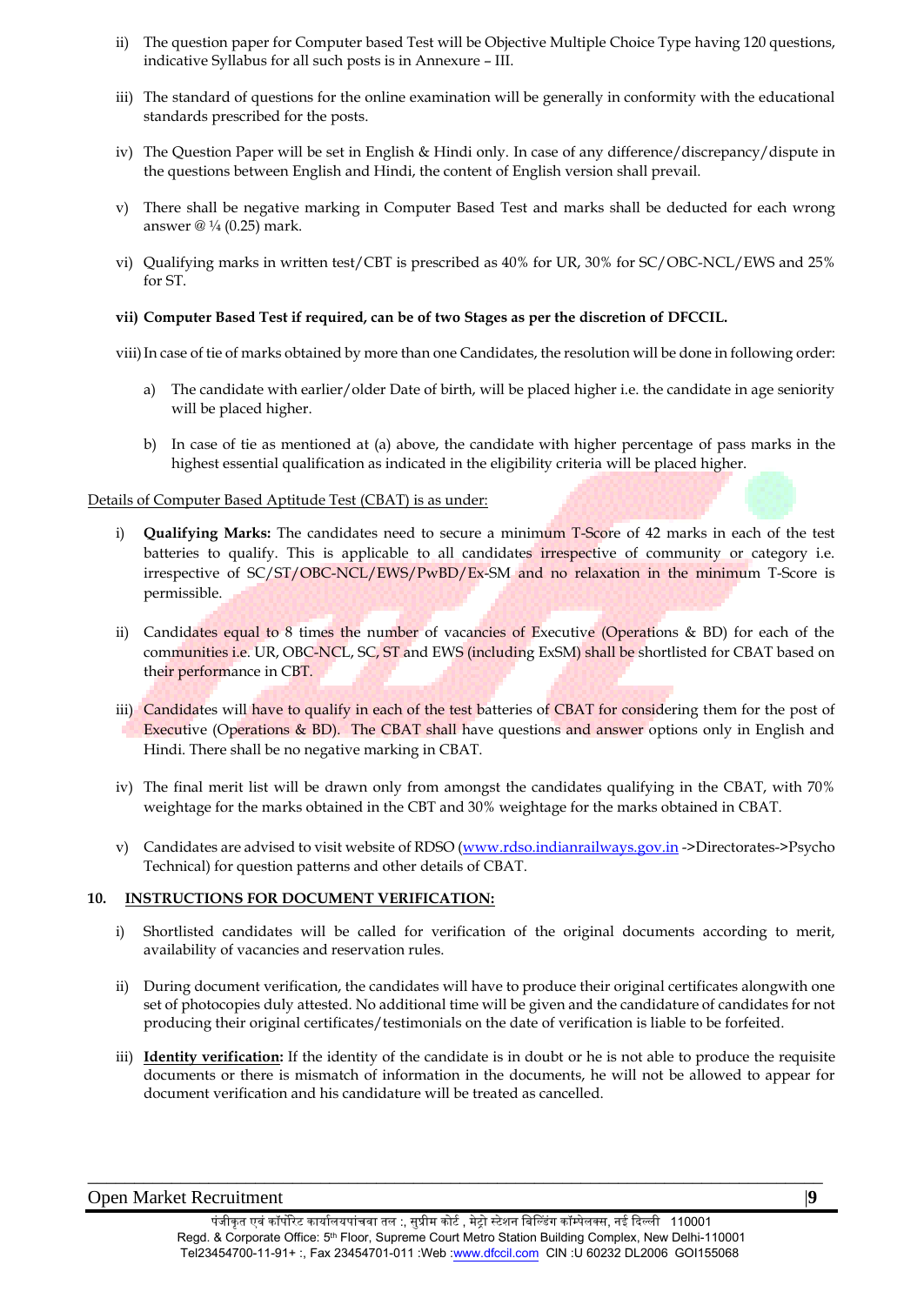iv) Appointment of successful candidates will be subject to verification of original documents relating to Age, Qualifications, Caste, Experience etc followed by an Interview (wherever applicable) and Medical fitness certificate issued by the Medical Authorities as prescribed under the rules of DFCCIL.

## **11. INSTRUCTIONS FOR INTERVIEW (For Junior Manager level posts):**

- i) For the posts of Junior Manager, Candidate's upto 3 times the number of vacancies will be called for interview based on merit on the basis of performance in the Computer Based Test and reservation rules.
- ii) Final merit list will be prepared by giving weightage of 85% to CBT marks and 15% to Interview marks.
- iii) All candidates called for interview will be sent for medical examination on being found successful in Document Verification. Clearing of such medical examination by additional candidates (those called for interview beyond the notified number of vacancies) will give such candidates no right to be considered for appointment. These additional candidates will, however, be considered for empanelment only if there is a shortfall in empanelment from the merit list or/and as replacement against the shortfall on account of not joining of recommended candidates in the working post or/and any other special requirement.

## **12. INSTRUCTIONS FOR MEDICAL TEST:**

- i) Medical standards as prescribed in Indian Railway Medical Manual Vol.-I, which can be accessed at www.indianrailways.gov.in.
- ii) Candidates must ensure that they fulfill the prescribed Medical Standards for the post(s) they are opting for. Candidates who are found medically unsuitable for the opted post(s) shall not be given any alternative appointment.

## **13. EXAMINATION CITIES:**

- i) The Computer Based Test (CBT) may be held at Patna, Ahmedabad, Guwahati, Varanasi, Bhubaneswar, Chennai, Delhi/NCR, Jaipur, Lucknow, Mumbai, Kolkata, Bengaluru, Hyderabad, Nagpur, Bhopal, Vishakapatnam, Ranchi, Raipur, Pune, Thiruvananthapuram and Chandigarh/Mohali depending upon the response received for each centre.
- ii) Applicants should clearly indicate their order of preference for three (03) "Examination Centres" in the online application format.
- iii) If the number of candidates applying for a particular post are less, then the examination for such post may be conducted at DELHI/NCR only.
- iv) Request for change of date, examination centre and shift will not be entertained under any circumstances.

## **14. EXAMINATION FEE:**

i) **Fee Payable (non-refundable)** for **each post is to be deposited ONLINE** by the candidates**,** as under:

| S. No. | Post/Category                   | <b>Application Fees* (Rs.)</b> |
|--------|---------------------------------|--------------------------------|
|        | Junior Manager (UR/OBC-NCL/EWS) | Rs.1000.00                     |
|        | Executive (UR/OBC-NCL/EWS)      | Rs.900.00                      |
|        | Jr. Executive (UR/OBC-NCL/EWS)  | Rs.700.00                      |

- a)\***Bank charges + GST**, as applicable, will also be borne by the candidates (if any).
- b)**No examination fee is required for SC/ST/PwBD/Ex-Servicemen candidates**. However, they have to indicate their SC/ST/PwBD/Ex-Serviceman category in the application form and upload the certificate.
- c) DFCCIL will accept fee through ON-LINE mode only. Fee submitted by any other mode will not be accepted.
- d) Candidates applying for more than one post code has to submit separate application form along with the fee for each post code. However, he may be doing so at his own risk as schedule of examination for any two post code may coincide.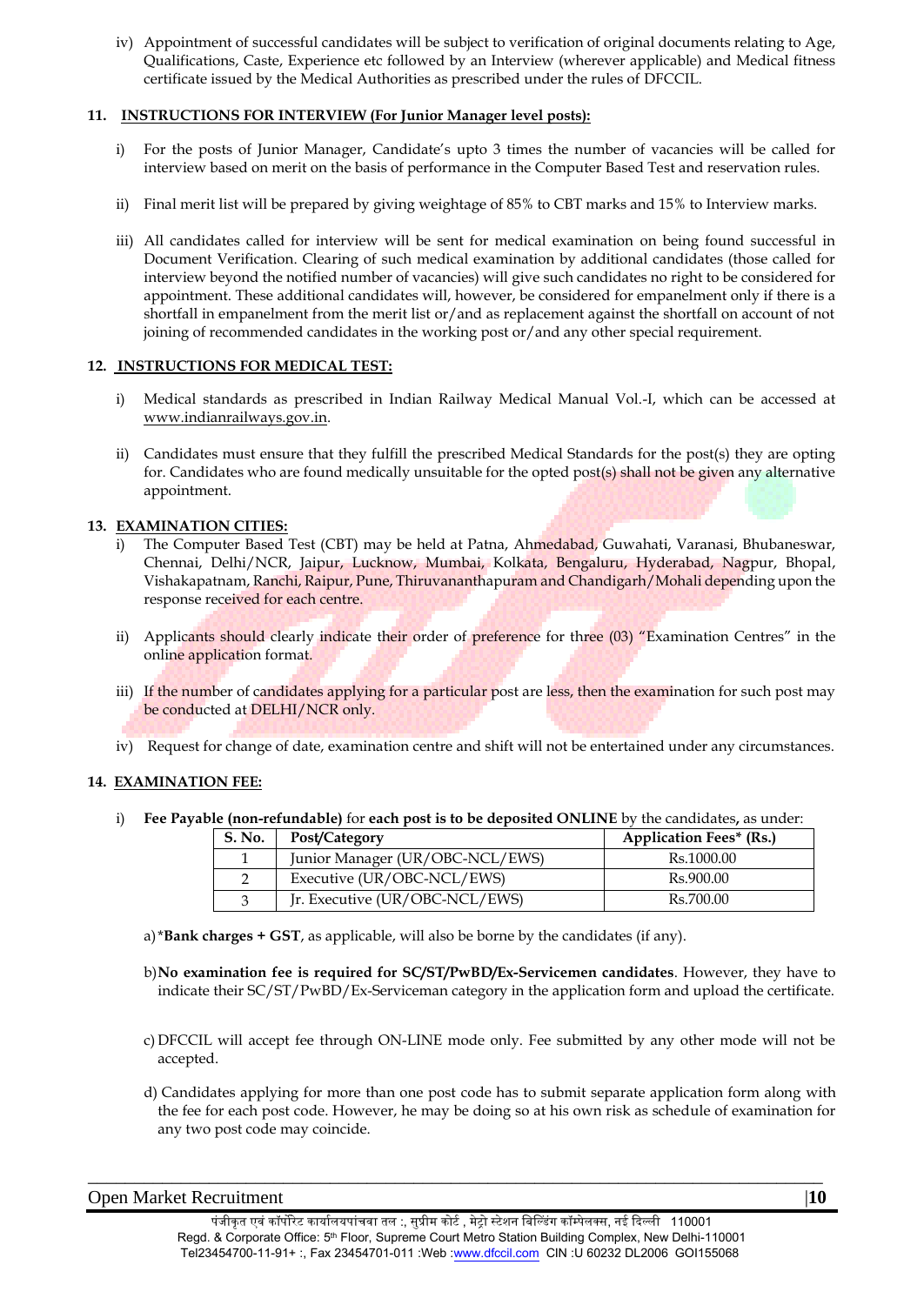- e)Application once submitted will not be allowed to be withdrawn and fee once paid will not be refunded in any case neither it shall be held reserved for any other recruitment or selection process in future (even if the recruitment process is cancelled).
- f) The examination fee paid by the candidates whose application is incomplete or those who have not submitted their application or whose application is rejected, will not be refunded.

## **15**. **INSTRUCTIONS FOR FILLING UP THE ON-LINE FORM:**

- i) Candidates are required to apply On-line through DFCCIL website **www.dfccil.com in English only.** No other means/mode of submission of applications will be accepted under any circumstances.
- ii) Candidate submitting more than one application for same post code will be summarily rejected.
- iii) No documents/certificates and application forms are required to be sent to DFCCIL by post.
- iv) Candidates should take utmost care to furnish the correct details while filling in on-line application. Any mistake committed by the candidate shall be his/her sole responsibility. Once the application is submitted, no change/edit will be allowed, thereafter.
- v) Candidates should enter their Name, Father's Name and Date of Birth as recorded in the Matriculation certificate only. In case of name change, candidates should indicate their changed Name only in the on-line application. However, other details should match with the Matriculation certificate. Date of such change (or) application for such change should be prior to the date of ON-LINE registration.

Gazette Notification or any other legal document as applicable for such cases should be submitted at the time of Document Verification (DV).

- vi) The on-line registration process involves 02 (two) steps for successful filling up of the application form.
- vii) The candidates should ensure the completion of both the Step 1 and Step 2 of the registration process and ON-LINE depositing of examination fee (if applicable) by the stipulated date and time given in para 1 of this advertisement. Candidates in their own interest are advised, not to wait till the last date & time and register their application well within the time. DFCCIL shall not be held responsible, if the candidates are not able to submit their application due to last minute rush on account of heavy load on internet/website jam/disconnection etc.
- viii) Candidates should have a valid personal e-mail ID and Mobile number. It should be kept active during the currency of this recruitment process. Registration number, password, admit card for Computer Based Test & Computer Based Aptitude Test, call letter for document verification/interview or any other important communication will be sent on the same registered e-mail ID of candidate (*also check email in spam/junk box*). The candidates are, therefore, requested to check regularly their e-mail for any communication from DFCCIL. Under no circumstances, the candidate should share/mention e-mail ID or password to/ or any other candidate / person. **Please note that the Admit Card for Computer Based Test (CBT) will not be sent by post.**
- ix) Applying for more than one post: Candidates desirous of applying for more than one posts are required to apply on-line for **each post code separately** i.e. he will have to submit separate on-line application for each post code along with prescribed application fees (as applicable).In such a case he/she should have separate valid email ID for applying for each post code. **However, he may be doing so at his own risk as schedule of examination for any two post code may coincide.**
- x) The candidate must fill-in the online application after going through the detailed recruitment notice and upload the following:
	- a) His/her educational qualification details with percentage of marks, etc., as per eligibility criteria.
	- b) His/her Caste/Category certificate (for SC/ST/OBC-NCL/EWS/PwBD candidates)
	- c) His/her discharge Certificate (retirement) in case of Ex-Serviceman Candidate
	- d) His/her scanned photograph and signature (as per dimensions given below).
- xi) Detailed instructions for filling up the on-line registration form is in Annexure –IV(A).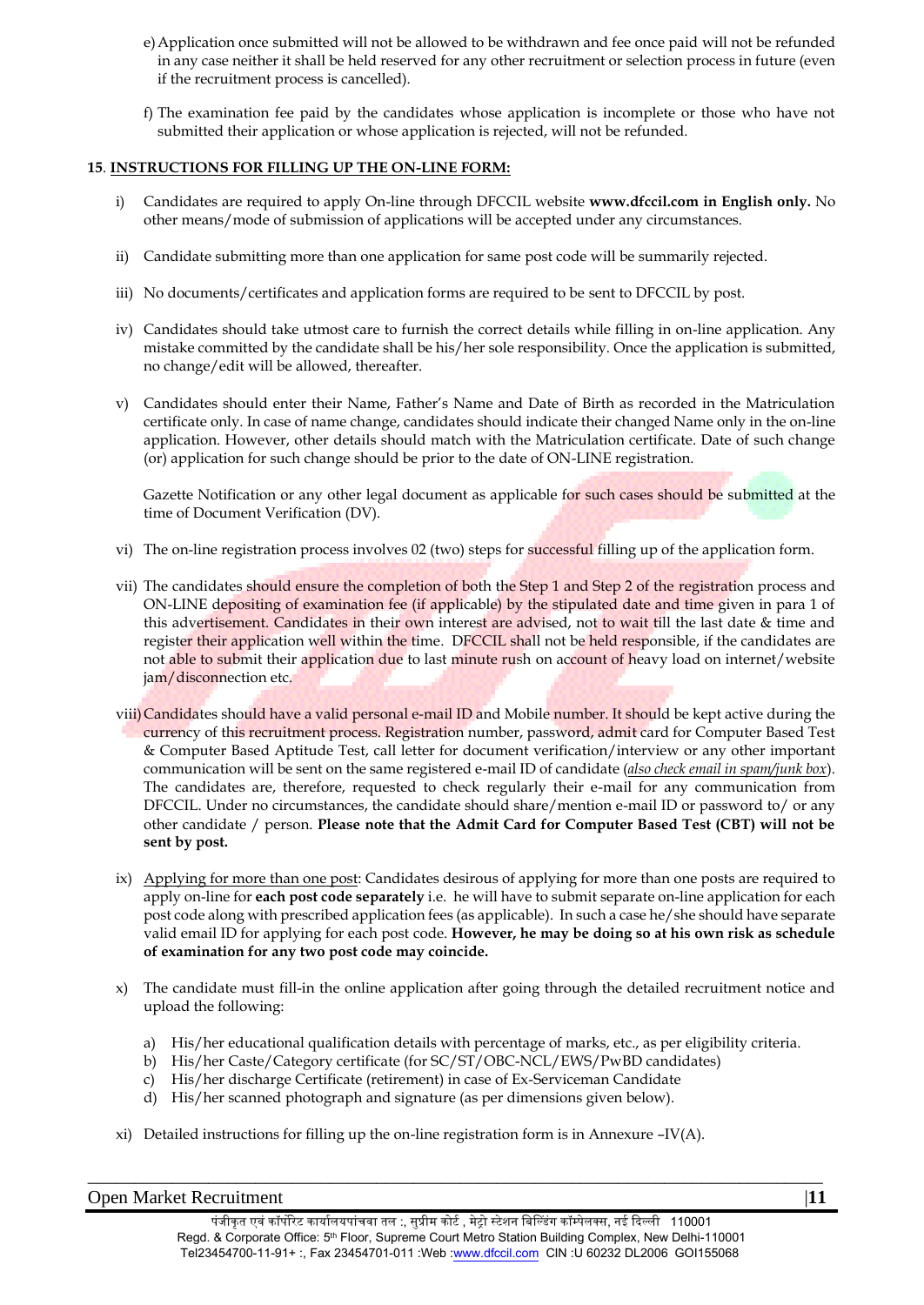xii) Instructions regarding Scanning of Photograph, Signature and certificate, scanned image is in Annexure –  $IV(B)$ .

## **16. INSTRUCTIONS FOR COMPUTER BASED TEST (CBT):**

- i) **Admit card** for written test, containing the details of the centre/venue for the examination etc., will be sent to the candidates at their registered e-mail ID. The candidates are required to take a print-out of their admit cards. The candidates can also download their admit cards from the DFCCIL website using their registration number and the password. Candidates will not be allowed to enter the examination hall without valid admit card.
- ii) The Admit cards issued to the candidates are Provisional. However, in case any ineligible candidate had been issued admit card and had appeared in the written examination, his/her candidature will automatically be treated as cancelled at any stage of this recruitment on grounds of his ineligibility. Therefore, before submitting the application, the candidate must ensure that he/she fulfills all the eligibility criteria as laid down in this advertisement. **His/her candidature will be purely provisional subject to eligibility and other verifications before or after his/her appointment in DFCCIL.**
- iii) Candidates must carry the printed copy of E-Admit Card and one photo ID (Voter's ID, Driving License, Aadhaar card, Passport, PAN or any other ID Card issued by Government) while coming to appear in the examinations. Candidate will not be allowed entry into the examination hall/venues, in case any of these are not available.
- iv) Candidates must report to their allotted Test Centre at least one and a half hour before the commencement of test. The entry gates of Test Centre will be closed half an hour before commencement of test. No late coming entry will be allowed thereafter.
- v) Time Schedule may change depending upon the number of applications received for a particular post.
- vi) Calculator, Mobile phone, Bluetooth, Headphone, Earplug, Laptop, iPad, Digital Diary, Digital Watch, Book/Notes, Metallic Wears, Bangles, Belt, Bracelets, any other electronic/communication devices etc are strictly prohibited in the examination centre and the candidates possessing these in the examination hall (even if not using) will be disqualified. As such, the candidates should not bring any of the above to the examination centre. If any candidate comes with the above restricted item, he shall not be allowed to appear in the examination unless he keeps it outside the premises of examination centre. There is no facility for safe keeping of the personal belongings of candidates outside the examination hall and DFCCIL will not be responsible for its loss.
- vii) The candidates found provisionally eligible shall be issued admit cards for appearing in Computer Based Test, at their own expenses.

#### **17. GENERAL INSTRUCTIONS:**

- i) Before applying for the post(s) against this notification, candidates should satisfy themselves that they fulfill all the eligibility norms including age, educational qualification(s), experience, reservation, medical standard(s) etc.
- ii) Candidates are required to apply ON-LINE only. No documents/certificates and application forms are required to be sent to DFCCIL by post.
- iii) Admission to all stages of recruitment process shall be purely provisional, subject to the candidates satisfying the prescribed eligibility conditions.
- iv) Selected candidates will be on probation for two (02) years as per extant policy.
- v) Canvassing in any form will lead to disqualification of candidature.
- vi) In case of any dispute on account of interpretation of this advertisement in version other than English, the English version shall prevail.
- vii) Candidates are warned that they may be permanently debarred from the examination conducted by the DFCCIL in case they fraudulently claim SC, ST, OBC-NCL, EWS, PwBD, Ex-Servicemen status.

## Open Market Recruitment |**12**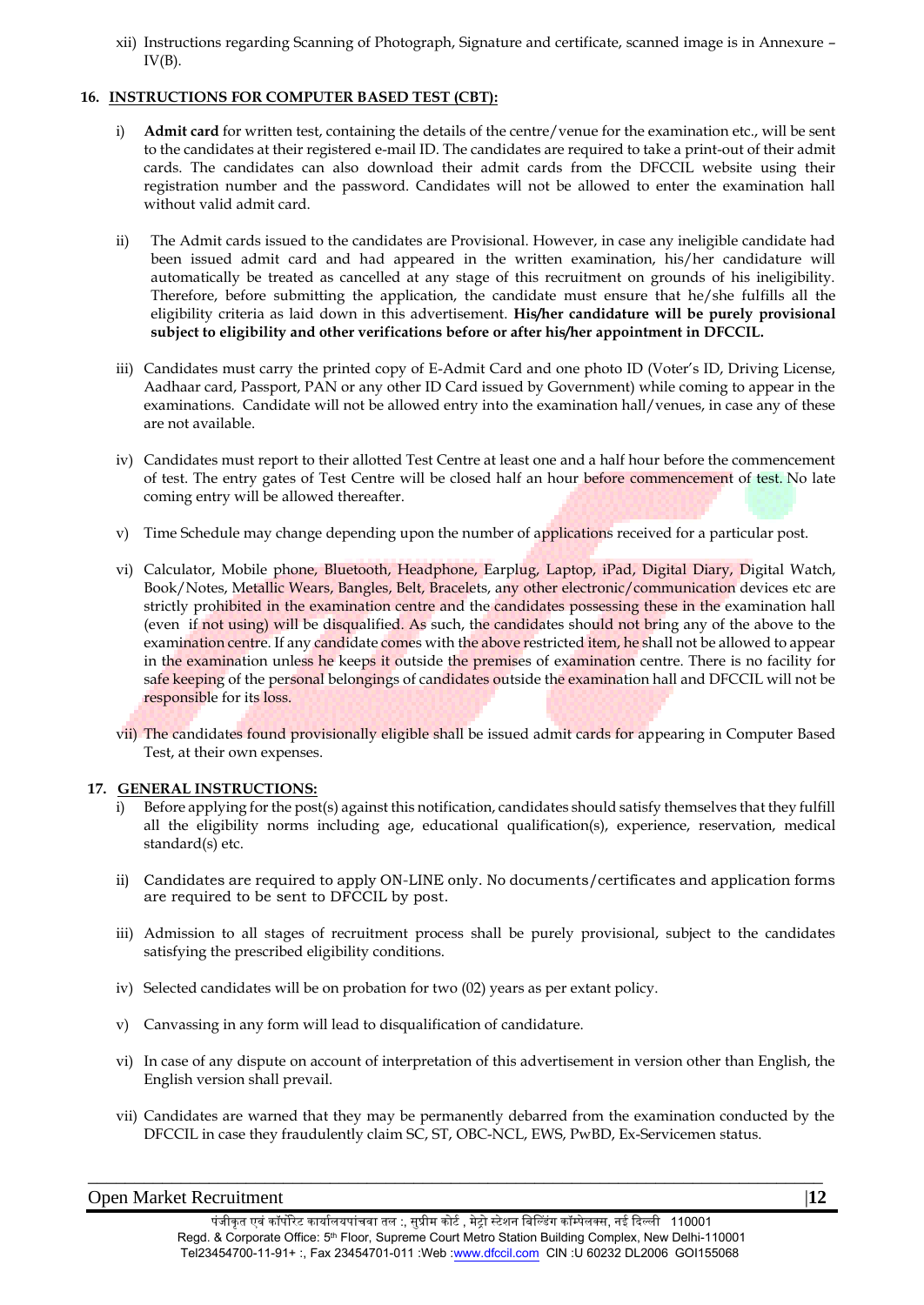- viii)DFCCIL strives to have a workforce which reflects gender balance and women candidates are encouraged to apply.
- ix) Candidature will be cancelled at any stage of recruitment process or after recruitment/joining, in case any information provided by the candidate is found to be false or is not found in conformity with the eligibility criteria mentioned in this advertisement.
- x) Vacancies indicated in the advertisement are provisional and may increase or decrease or even may become NIL in total or in specific communities/posts at a later stage depending upon the actual needs of the DFCCIL. Also, additional posts, if required by the DFCCIL may also be included at a later stage.
- xi) The DFCCIL also reserves the right to cancel the notified vacancies at its discretion and such decision will be final and binding on all. In the event of cancellation of notified vacancies, the examination fee paid by the candidates will not be refunded.
- xii) DFCCIL reserve the right to incorporate any subsequent changes/modifications/additions in the terms and conditions of recruitment under this advertisement as necessitated and applicable.
- xiii) **Background check:** In case of selection on the above-said post, such selection shall be provisional subject to verification of mark sheets/certificates, character & antecedents, caste certificate and other documents submitted by the candidate and subject to his meeting the requisite medical standards for the post and other requirements applicable for appointments under the rules of the Company.
- xiv) The process of examination/ recruitment does not involve any correspondence by the DFCCIL with candidate at any stage regarding deficiency in application / documents / payment of examination fee etc. It shall be responsibility of the candidate to satisfy himself to furnish correct, complete and desired information/ documents etc. No correspondence will be entertained from the candidates found ineligible and not called for written test or document verification or for non-selection.

## xv) **ACTION AGAINST MISCONDUCT:**

- a) Candidates are advised in their own interest that they should not furnish any documents/information that are false, tampered, fabricated or should not suppress any material information while filling up the "on-line" application.
- b) At any stage of recruitment or later, if a candidate is or has been found guilty of any misconduct such as:
	- Using unfair means during the examination/DV/Interview/Medical; or
	- Impersonating or procuring impersonation by any person; or
	- Misbehaving in the examination/Document Verification/Interview; or
	- Resorting to any irregular means in connection with his/her candidature during selection process; or
	- Using undue influence for his/her candidature by any means; or
	- Submitting of false certificates/ documents /information or suppressing any information at any stage; or
	- Giving wrong information regarding his/her category (SC/ST/OBC-NCL/EWS/PwBD/Ex-Servicemen) while appearing in the examination or thereafter; or
	- During CBT, CBAT being in possession of calculator, Mobile phone, Bluetooth, Headphone, Earplug, Laptop, iPad, Digital Diary, Digital Watch, Book/Notes, Metallic Wears, Bangles, Belt, Bracelets, any other electronic/communication devices;
	- Possessing any form of textual material / handwritten (or typed) pages etc.;

The candidate will be liable to **legal/criminal prosecution**, and also following action may be taken against him:

- Disqualified from the examination and /or ;
- Debarred either permanently or for a specified period from any exam/recruitment and /or
- Discharged/removed/dismissed from service, if the act of misconduct comes to notice after his/her appointment to the service of DFCCIL.
- xvi) **Information on website only:** Any further information/corrigendum/addendum/details regarding applications or applicants/any other information regarding schedule of examinations or call letters for

## Open Market Recruitment |**13**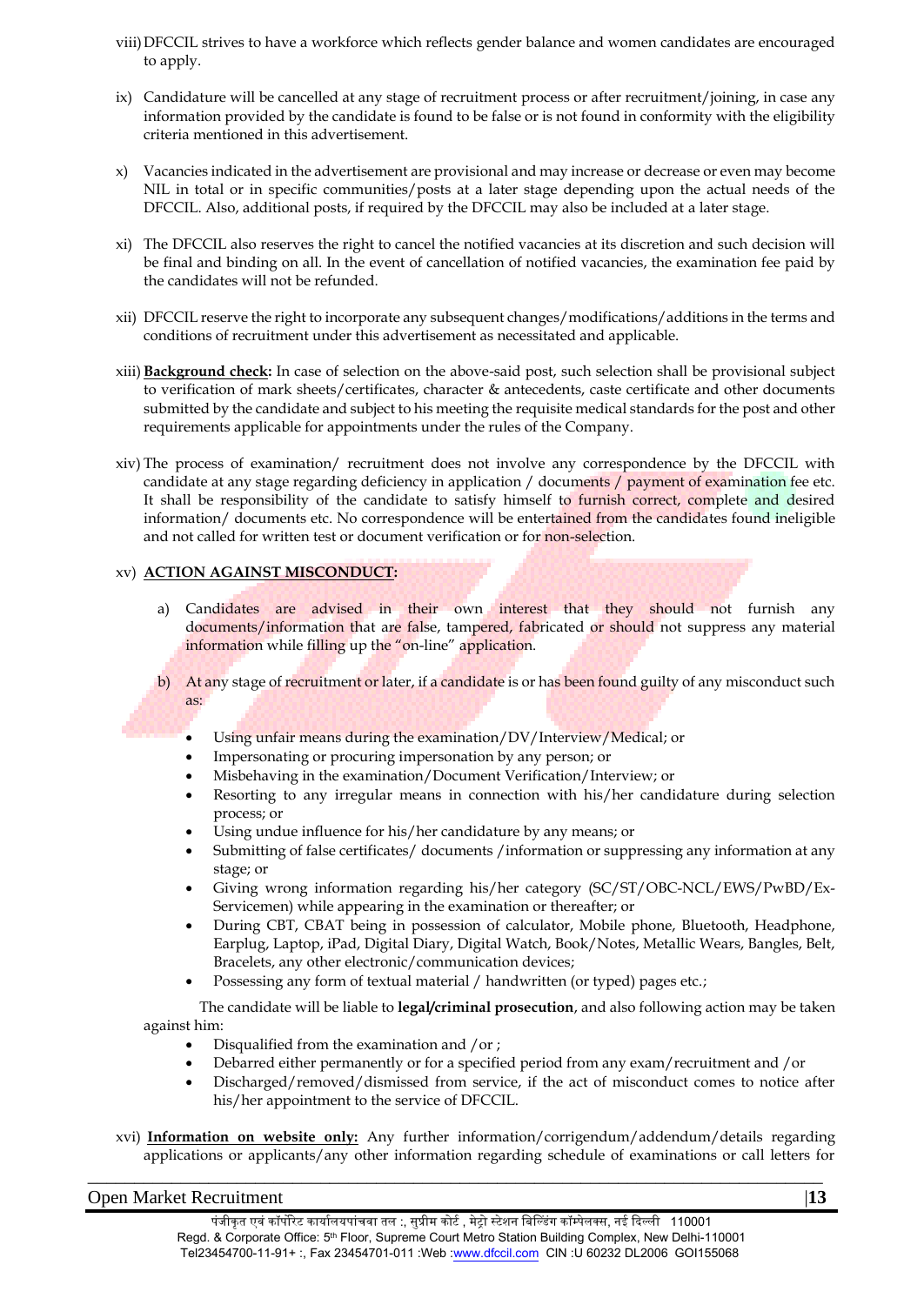document verification/Interview/Instruction notices/results/panels shall be posted only on the official website of DFCCIL **www.dfccil.com.** Thus, the candidates are advised to keep updating themselves by checking the official website of DFCCIL very frequently.

xvii) If any candidate attempts to use external influence for the purpose of facilitation his/her selection, it would result in automatic cancellation of his/her candidature.

xviii)DFCCIL will not be responsible for any inadvertent errors and reserves the right to correct such errors.

- xix) The legal jurisdiction will be Delhi in case of any cause.
- xx) The link for on-line application shall be available on DFCCIL official website www.dfccil.com.
- xxi) Only queries related to ON-LINE APPLICATION SOFTWARE shall be replied at: e-mail id : dfccil.examhelpdesk2021@gmail.com and toll free number 022 61087590.
- xxii) The details of application forms will be preserved upto the period of 06 months only from the date of declaration of final results and thereafter it shall be destroyed.
- xxiii)The decision of DFCCIL in respect of all matters pertaining to this recruitment would be final and binding on all candidates.

#### **WARNING**

Beware of touts and job racketeers trying to deceive by false promises of securing job in DFCCIL either through influence or by use of unfair and unethical means. DFCCIL has not appointed any agent(s) or coaching centre(s) for action on its behalf. Candidates are warned against any such claims being made by persons/agencies. Candidates are selected purely as per merit. Beware of unscrupulous elements and do not fall in their trap. Candidates attempting to influence DFCCIL directly or indirectly shall be disqualified and legal action can be initiated against them. Candidates are advised to consult only the official website of DFCCIL i.e. www.dfccil.com and beware of FAKE websites put up by unscrupulous elements/touts.

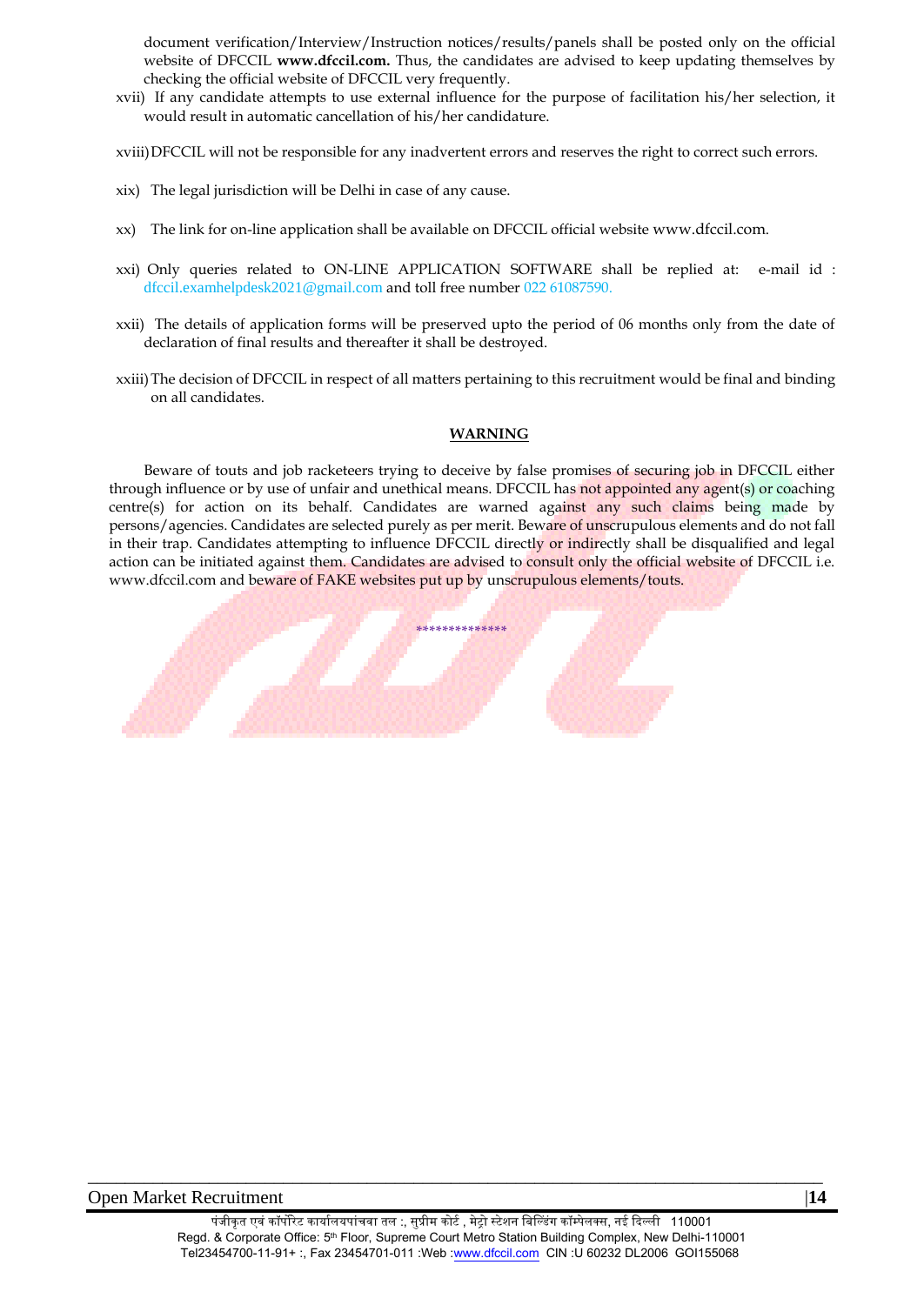#### **Annexure –I (A)**

#### FORM OF CASTE CERTIFICATE FOR SC/ST

|                                                                                                                              | of                                    |
|------------------------------------------------------------------------------------------------------------------------------|---------------------------------------|
|                                                                                                                              |                                       |
|                                                                                                                              |                                       |
| which is recognized as a Scheduled Caste/Scheduled Tribe under:-                                                             |                                       |
|                                                                                                                              |                                       |
| *The Constitution Scheduled Castes Order 1950.                                                                               |                                       |
| *The Constitution Scheduled Tribes Order 1950.                                                                               |                                       |
| *The Constitution (Scheduled Castes) (Union Territories) (Part C States) Order 1951;                                         |                                       |
| *The Constitution (Scheduled Tribes) (Union Territories) (Part C States) Order 1951;                                         |                                       |
| [As amended by the Scheduled Castes and Scheduled Tribes Lists (Modification Order 1956,the Bombay Re-organisation Act       |                                       |
| 1960, the Punjab Re-organisation Act 1966, the State of Himachal Pradesh Act 1970, the North Eastern Areas (Re-organisation) |                                       |
| Act 1971 and the Scheduled Castes and Scheduled Tribes Orders, (Amendment) Act 1976                                          |                                       |
| *The Constitution (Jammu and Kashmir)* Scheduled Castes Orders, 1956                                                         |                                       |
| *The Constitution (Andaman and Nicobar Islands)* Scheduled Tribes Order, 1959 as amended by the Scheduled Castes and         |                                       |
| Scheduled *Tribes Orders (Amendment) Act, 1976                                                                               |                                       |
| *The Constitution (Dadra and Nagar Haveli)* Scheduled Castes Order, 1962                                                     |                                       |
| * The Constitution (Dadra and Nagar Haveli) Scheduled Tribes Order, 1962                                                     |                                       |
| *The Constitution (Pondicherry) Scheduled Castes Orders, 1964                                                                |                                       |
| *The Constitution (Uttar Pradesh) Scheduled Tribes Orders, 1967                                                              |                                       |
| *The Constitution (Goa, Daman and Diu) Scheduled Castes Order, 1968                                                          |                                       |
| *The Constitution (Goa, Daman and Diu) Scheduled Tribes Order, 1968                                                          |                                       |
| *The Constitution (Nagaland) Scheduled Tribes Order, 1970.                                                                   |                                       |
| *The Constitution (Sikkim) Scheduled Castes Order, 1978                                                                      |                                       |
| *The Constitution (Sikkim) Scheduled Tribes Order, 1978                                                                      |                                       |
| *The Constitution (Jammu & Kashmir) Scheduled Tribes Order, 1989.                                                            |                                       |
| *The Constitution (SC) Orders (Amendment) Act, 1990                                                                          |                                       |
| *The Constitution (ST) Orders (Amendment) Ordinance Act, 1991                                                                |                                       |
| *The Constitution (ST) Orders (Amendment) Ordinance Act, 1996                                                                |                                       |
| *The Constitution (Scheduled Castes) Orders (Amendment) Act, 2002                                                            |                                       |
| * The Constitution (Scheduled Castes) Orders (Second Amendment) Act, 2002.                                                   |                                       |
| * The Scheduled Castes and Scheduled Tribes Orders (Amendment) Act, 2002.                                                    |                                       |
|                                                                                                                              |                                       |
| 2. Applicable in the case of Scheduled Castes/Scheduled Tribes persons who have migrated from one State/Union Territory      |                                       |
| Administration.                                                                                                              |                                       |
|                                                                                                                              |                                       |
| This certificate is issued on the basis of the Scheduled Castes/Scheduled Tribes Certificate issued to Shri/Srimati*         |                                       |
|                                                                                                                              |                                       |
|                                                                                                                              |                                       |
| to the Caste*/Tribe which is recognized as a Scheduled Caste/Scheduled Tribe in the Station/Union Territory*                 |                                       |
|                                                                                                                              |                                       |
|                                                                                                                              |                                       |
| 3. Shri/Srimati/Kumari*<br>his/her*                                                                                          | ordinarily<br>resides<br>family<br>in |
| Village/Town*District/Division* of the State/Union Territory* of                                                             |                                       |
|                                                                                                                              |                                       |
|                                                                                                                              | Signature                             |
| Date                                                                                                                         | Designation                           |
|                                                                                                                              |                                       |
|                                                                                                                              | (with seal of Office)                 |

State/Union Territory………………….

\* Please delete the words which are not applicable.

@ Please quote the specific presidential order.

% Delete the Paragraph, which is not applicable

Note: (a) The term "ordinarily reside(s)' used here will have the same meaning as in Section 20 of the Representation of the People Act, 1950. Officers competent to issue Caste/Tribe certificates.

1. District Magistrate/Additional District Magistrate/Collector/Deputy Commissioner/Additional Deputy Commissioner/Deputy Collector/ 1st Class Stipendiary Magistrate/Sub-Divisional Magistrate/ Taluka Magistrate/Executive Magistrate/Extra Assistant Commissioner. 2. Chief Presidency Magistrate/Additional Chief Presidency Magistrate/Presidency Magistrate.3. Revenue Officers not below the rank of Tehsildar. 4. Sub-Divisional Officer of the area where the candidate and /or his/her family normally reside(s). 5.Certificates issued by Gazetteed Officers of the Central or of a State Government Countersigned by the District Magistrate Concerned. 6. Administrator/Secretary to Administrator (Laccadive, Minicoy and Admindivi Islands).

## Open Market Recruitment | 15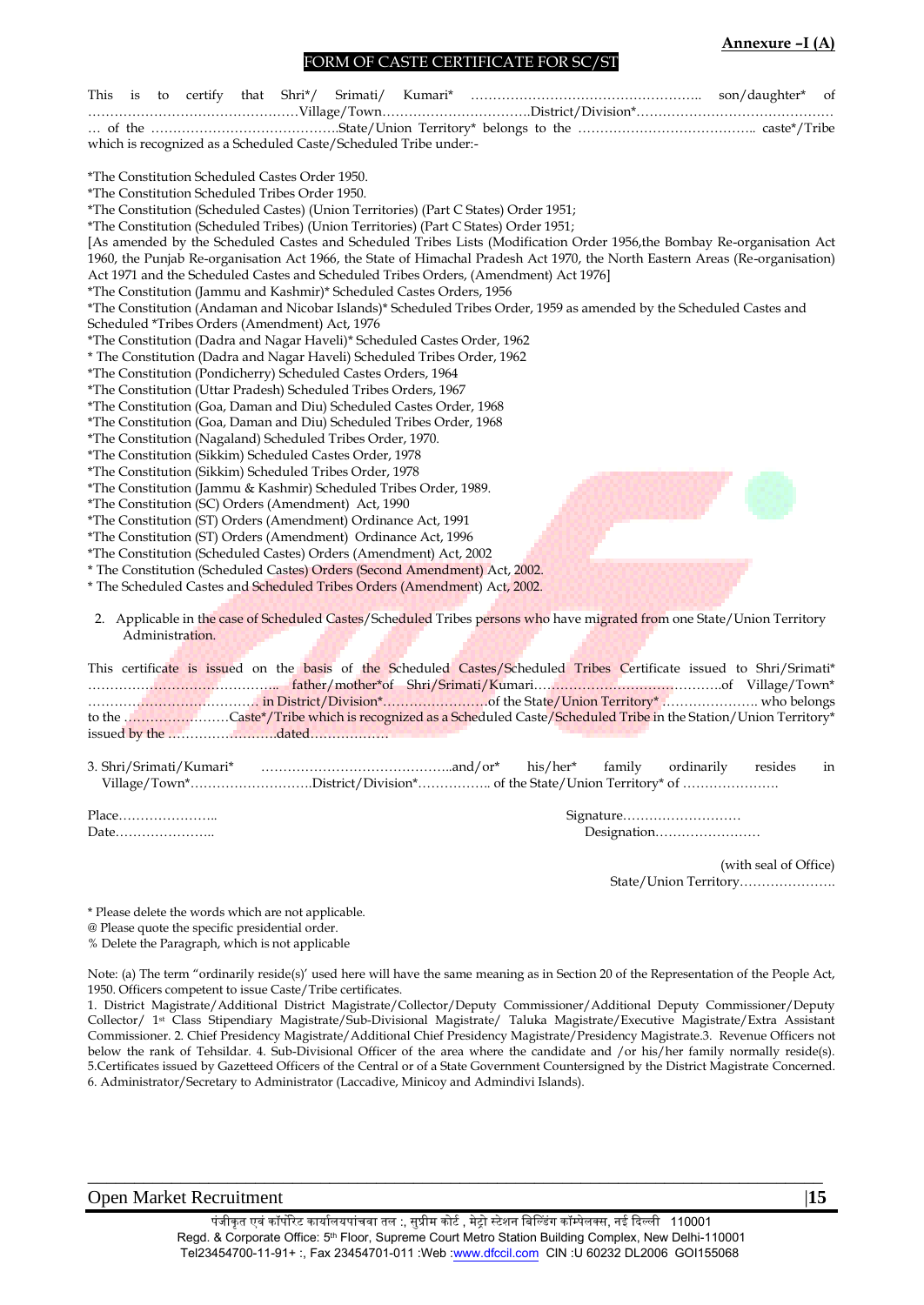## **Annexure-I (B)**

#### OBC CERTIFICATE FORMAT

#### **FORM OF CERTIFICATE TO BE PRODUCED BY OTHER BACKWARD CLASSES APPLYING FOR APPOINTMENT TO POST UNDER GOVERNMENT OF INDIA**

This is to certify that Shri/Smt./Kumari…………………………………..son/daughter of …………………………of Village/Town………………….in District/Division…………………………in the State/Union Territory …………………….. belongs to the ………………..community which is recognized as a Backward Class under the Government of India, Ministry of Social Justice and Empowerment's Resolution No. …………………dated…………\*.

Shri/Smt./Kum.\* .…………………….. and/or his/her family ordinarily reside(s) in the ………….. District/Division of the ……………………………………….. State/Union Territory. This is also to certify that he/she does not belong to the persons/sections (Creamy layer) mentioned in column 3 (of the Schedule to the Government of India, Department of Personnel & Training OM No. 36012/22/93-Estt(SCT), dated 8.9.1993 and modified vide Government of India, Department of Personnel and Training O.M. No. 36033/1/2013-Estt. (Res) dated 27.05.2013 and 13.09.2017\*\*.

## Date: **DISTRICT MAGISTRATE/ DY. COMMISSIONER ETC.**

(Seal)



\*The authority issuing the certificate may have to mention the details of Resolution of Government of India, in which the caste of the candidate as OBC.

\*\*As amended from time to time.

Note: The term "Ordinarily" used here will have the same meaning as in Section 20 of the Representation of the People Act, 1950.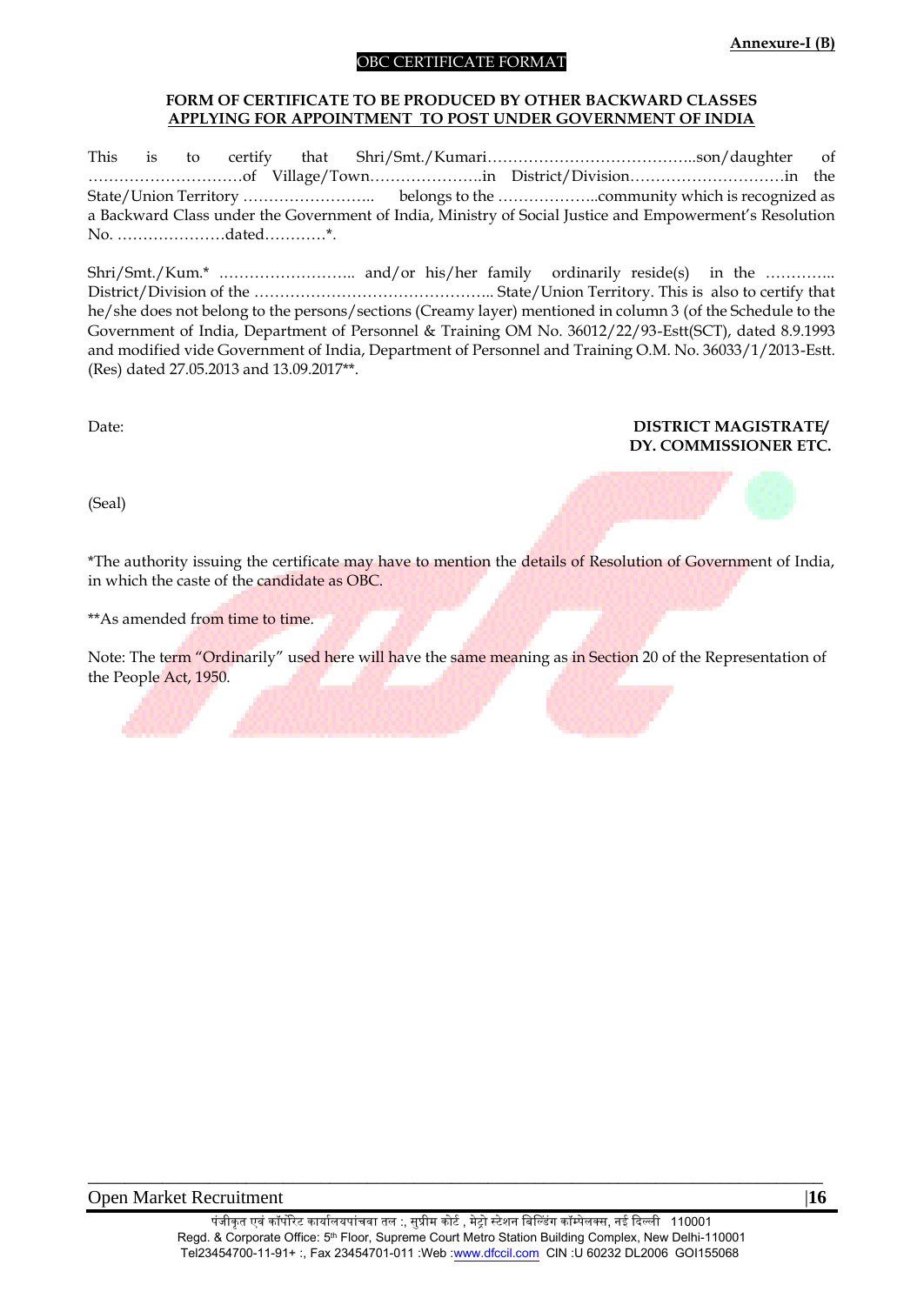**Annexure-I (C)**

#### **(Name & Address of the authority issuing the certificate)**

#### **INCOME & ASSET CERTIFICATE TO BE PRODUCED BY ECONOMICALLY WEAKER SECTIONS (EWS)**

**Certificate No.** Date: Denote the Music of the Music of the Music of the Music of the Music of the Date:

Signature with seal of Office

Name Designation\_

#### **VALID FOR THE YEAR**\_\_\_\_\_\_\_\_\_\_

This is to certify that Shri/Smt./Kumari \_\_\_\_\_\_\_\_\_\_\_\_\_\_\_\_\_\_ son/daughter/wife of \_\_\_\_\_\_\_\_\_\_\_\_\_\_\_\_\_\_\_ permanent resident of \_\_\_\_\_\_\_\_\_\_\_\_\_\_\_\_\_\_\_\_\_\_,Village/Street \_\_\_\_\_\_\_\_\_\_\_\_\_\_\_\_ Post Office\_\_\_\_\_\_\_\_\_\_\_\_\_\_\_\_\_\_ District \_\_\_\_\_\_\_\_\_\_\_\_\_ in the State/Union Territory\_\_\_\_\_\_\_\_\_\_\_\_\_\_\_\_\_\_\_\_ Pin Code \_\_\_\_\_\_ whose photograph is attested below belongs to Economically Weaker Sections, since the gross annual income\* of his/her "family"\*\* is below Rs. 8 lakh (Rupees Eight Lakh only) for the financial year \_\_\_\_\_\_\_\_\_. His/her family does not own or possess any of the following assets\*\*\*.

- I. 5 acres of agricultural land and above;
- II. Residential flat of 1000 sq. ft. and above;
- III. Residential plot of 100 sq.yards and above in notified municipalities;
- IV. Residential plot of 200 sq. yards and above in. areas other than the notified municipalities.

2. Shri/Smt./Kumari\_\_\_\_\_\_\_\_\_\_\_\_\_\_\_\_\_\_\_\_\_\_\_ belongs to the caste which is not recognized as a Scheduled Caste, Scheduled Tribe and Other Backward Classes (Central List).

#### **Recent Passport size attested Photograph of the Applicant**

**\*Note 1**: Income covered all sources i.e. salary, agriculture, business, profession, etc.

**\*\*Note 2**: The term 'Family" for this purpose include the person, who seeks benefit of reservation, his/her parents and siblings below the age of 18 years as also his/her spouse and children below the age of 18 years.

\*\*\* Note 3: The property held by a "Family' in different locations or different places/cities have been clubbed while applying the land or property holding test to determine EWS status.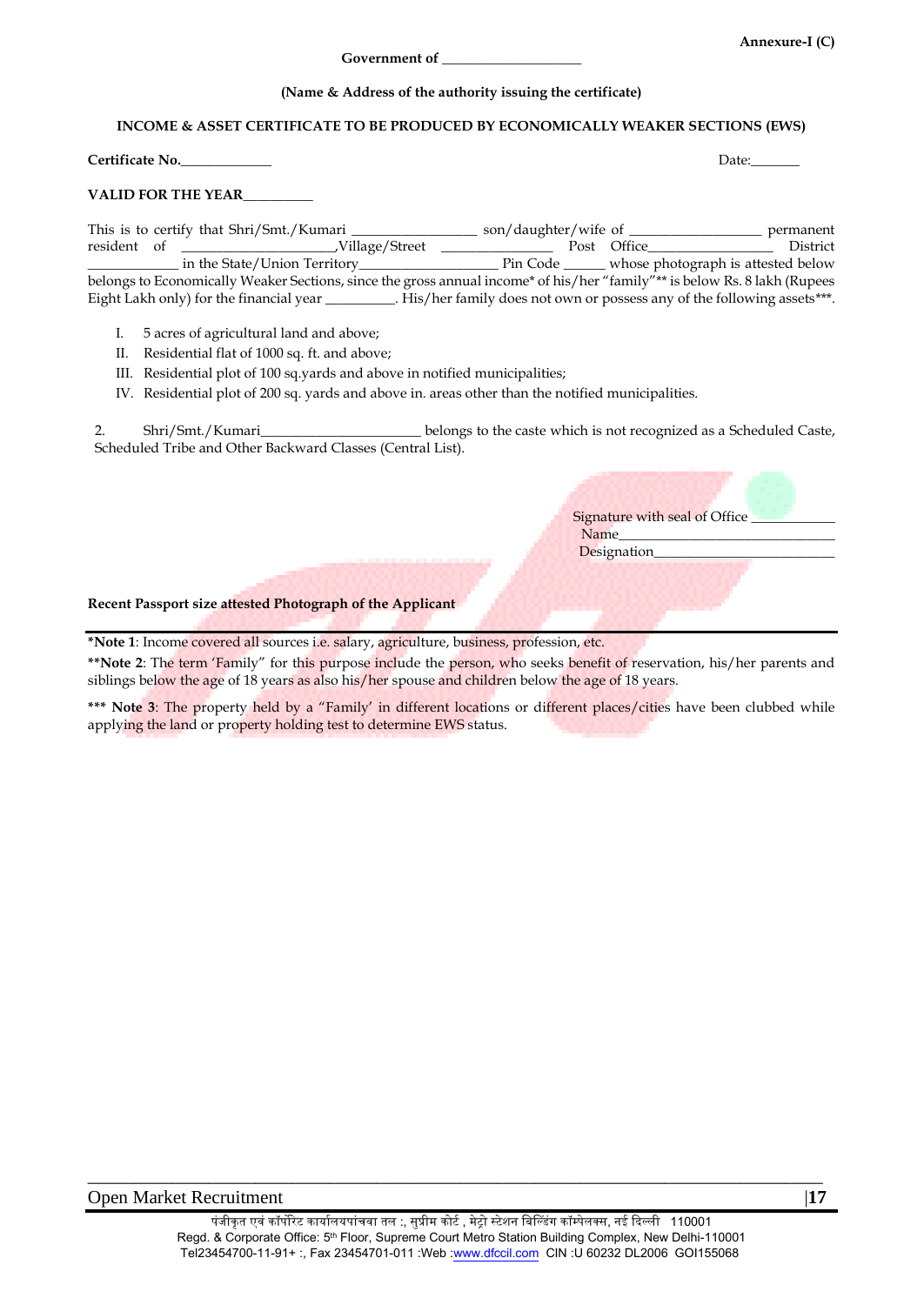#### Annexure-II (A)

#### **FORM-V**

## Certificate of Disability

#### (**In cases of amputation or complete permanent paralysis of limbs or dwarfism and in cases of blindness)**

## **[See Rule 18 (1)] (NAME AND ADDRESS OF THE MEDICAL AUTHORITY ISSUING THE CERTIFICATE)** Certificate No………………………………………………………………………………… Date……………………….. **This is to certify that I have carefully examined** Shri/Smt./Kum………………………………….son/wife/daughter of Shri ……………………………………….. Date of Birth …………………………… (DD/MM/YYYY) Age……. Years, Male/Female……… Registration No…………………………. Permanent Resident of House No…………………Ward/Village/Street……………………….. Post Office……………………….. District……………………………………….State……………………………, whose photograph is affixed above, and am satisfied that: (A) He/She is a case of: \*Locomotor Disability \*Dwarfism \*Blindness Recent Passport Size Attested Photograph (Showing face only) of the person with disability

(Please tick as applicable)

(B) The diagnosis in his/her case is…………………………………………….

(1) He/She has ……………. % (in figure) ……………. Percent (in words) permanent locomotor disability/dwarfism/blindness in relation to his/her ………………………. (Part of body) as per guidelines (to be specified).

(2) The applicant has submitted the following document as proof of residence:

| Nature of Document | <i>D</i> ate of Issue | Details of authority issuing certificate |
|--------------------|-----------------------|------------------------------------------|
|                    |                       |                                          |

Signature/Thumb Impression of the person in whose favour disability certificate is issued

(Signature and Seal of Authorized Signatory of notified Medical Authority)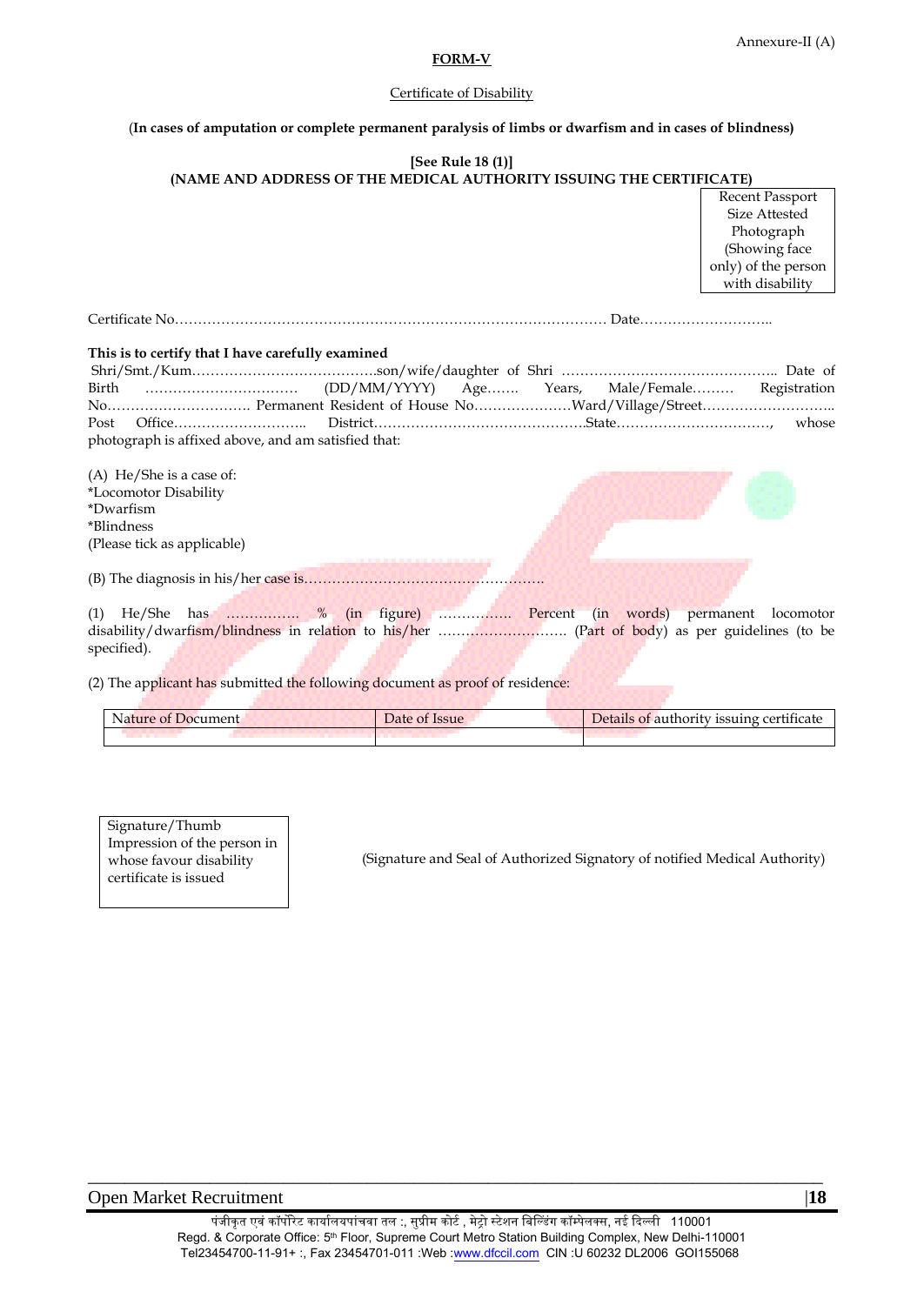#### **FORM- VI** Certificate of Disability (**In case of multiple disabilities) [See Rule 18 (1)]**

#### **(NAME AND ADDRESS OF THE MEDICAL AUTHORITY ISSUING THE CERTIFICATE)**

| (DD/MM/YYYY) Age Years, Male/Female Registration No. Permanent Resident of House |  |
|----------------------------------------------------------------------------------|--|
|                                                                                  |  |
| affixed above and are satisfied that:                                            |  |

Recent Passport Size Attested photograph (Showing face only) of the person with disability

(A) He/She is a case of **Multiple Disability**. Her/Her extent of permanent physical impairment/disability has been evaluated as per guidelines (to be specified) for the disabilities ticked below and shown against the relevant disability in the table below:

| S.No. | Disability                      | Affected Part of | Diagnosis | Permanent Physical Impairment/ Mental |
|-------|---------------------------------|------------------|-----------|---------------------------------------|
|       |                                 | Body             |           | Disabilitry (in %)                    |
| 1.    | Locomotors Disability           | $^{\circledR}$   |           |                                       |
| 2.    | Muscular Dystrophy              |                  |           |                                       |
| 3.    | Leprosy cured                   |                  |           |                                       |
| 4.    | Dwarfism                        |                  |           |                                       |
| 5.    | Cerebral Palsy                  |                  |           |                                       |
| 6.    | Acid attack Victim              |                  |           |                                       |
| 7.    | Low Vision                      | #                |           |                                       |
| 8.    | <b>Blindness</b>                | #                |           |                                       |
| 9.    | Deaf                            | £                |           |                                       |
| 10.   | Hard of Hearing                 | £                |           |                                       |
| 11.   | Speech and Language Disability  |                  |           |                                       |
| 12.   | <b>Intellectual Disability</b>  |                  |           |                                       |
| 13.   | Specific Learning Disability    |                  |           |                                       |
| 14.   | Autism Spectrum Disorder        |                  |           |                                       |
| 15.   | Mental illness                  |                  |           |                                       |
| 16.   | Chronic Neurological Conditions | .                | .         |                                       |
| 17.   | Multiple Sclerosis              |                  |           |                                       |
| 18.   | Parkinson's Disease             |                  |           |                                       |
| 19.   | Hemophilia                      |                  |           |                                       |
| 20.   | Thalassemia                     |                  |           |                                       |
| 21.   | Sickle Cell disease             |                  |           |                                       |

(B) In the light of the above, his/her overall permanent physical impairment as per guidelines (to be specified), is as follows:

In figures ……………..……… percent, In words…………………………..……….…….. percent

2. This condition is progressive/non-progressive/likely to improve/not likely to improve.

3. Reassessment of disability is :

i) not necessary, Or

ii) is recommended/after ………. Year…………..…. Months, and therefore this certificate shall be valid till …………………..…….. (DD/MM/YYYY) @ e.g. Left/Right/Both arms/legs; # e.g. Single eye/both eyes; £ e.g. Left/Right/Both ears

4. The applicant has submitted the following documents as proof of residence:

| Name of<br>Document | Date of issue | $\sqrt{ }$<br>Details of authority issuing certificate |  |  |  |
|---------------------|---------------|--------------------------------------------------------|--|--|--|
|                     |               |                                                        |  |  |  |
|                     |               |                                                        |  |  |  |

5. Signature and seal of the Medical Authority

Name and seal of Member Name and seal of Member Name and seal of Member Name and seal of the Chairperson

Signature/Thumb impression of the person in whose favour disability certificate is issued

Open Market Recruitment |**19**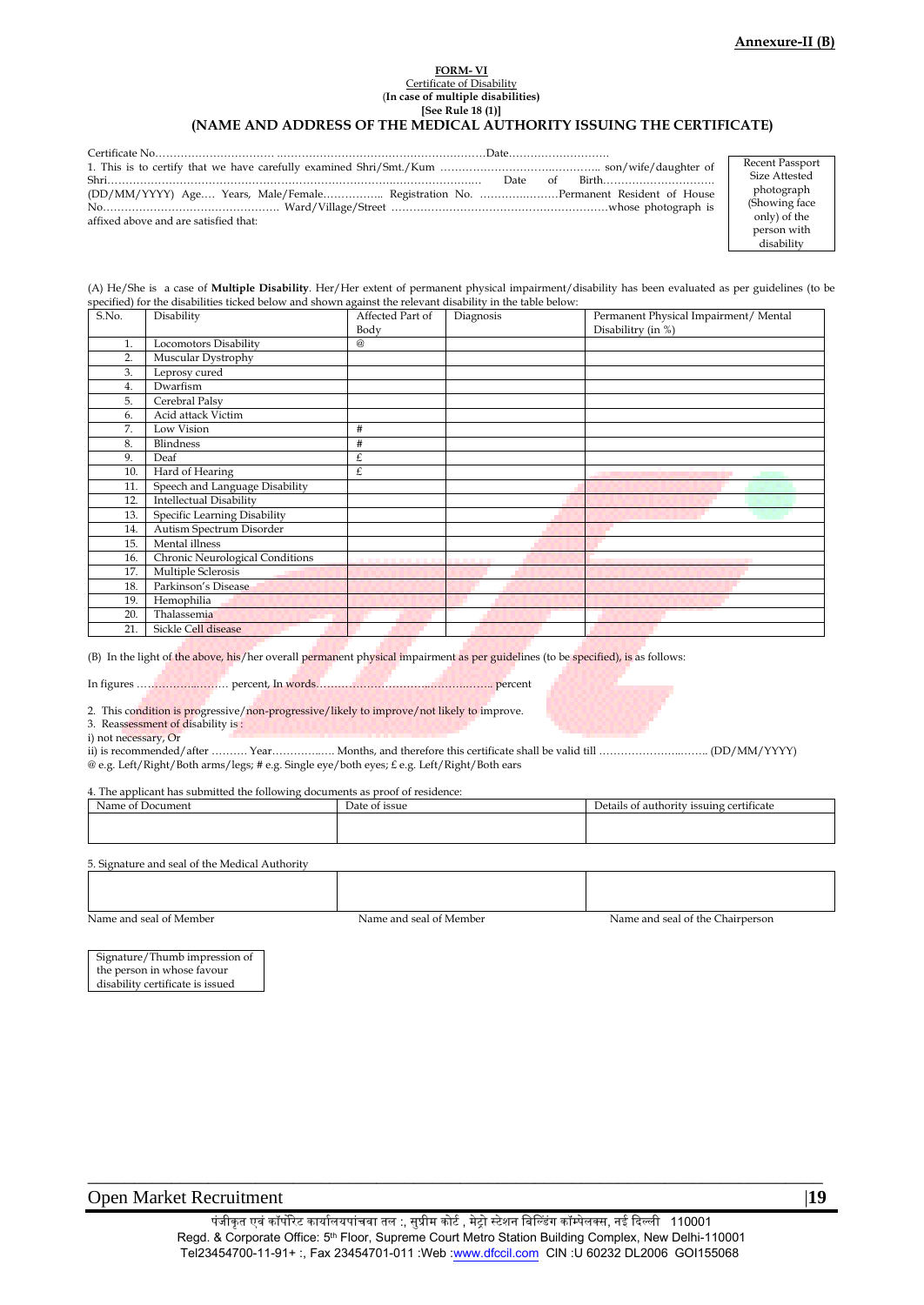#### **FORM- VII** Certificate of Disability (In cases other than those mentioned in Form V and VI) [See Rule 18(1)] (NAME AND ADDRESS OF THE MEDICAL AUTHORITY ISSUING THE CERTIFICATE)

Recent Passport Size Attested photograph (Showing face only) of the person with disability

Certificate No……………………….. Date……………….

1. This is to certify that we have carefully examined Shri/Smt./Kum ……………………………………….. son/wife/daughter of Shri ……………………………………………. Date of Birth…………… (DD/MM/YYYY) Age…… years , Male/Female……… Registration No……………….. Permanent Resident of House No………….. Ward/Village/Street……………………………………………whose photograph is affixed above and I am satisfied that He/She is a case of  $\_\_$ impairment/disability has been evaluated as per guidelines (to be specified) for the disabilities ticked below and shown against the relevant disability in the table below:

| S.No. | Disability                             | Affected Part | Diagnosis | Permanent Physical Impairment/ Mental |  |  |  |  |
|-------|----------------------------------------|---------------|-----------|---------------------------------------|--|--|--|--|
|       |                                        | of Body       |           | Disability (in %)                     |  |  |  |  |
| 1.    | Locomotors Disability                  | @             |           |                                       |  |  |  |  |
| 2.    | Muscular Dystrophy                     |               |           |                                       |  |  |  |  |
| 3.    | Leprosy cured                          |               |           |                                       |  |  |  |  |
| 4.    | Cerebral Palsy                         |               |           |                                       |  |  |  |  |
| 5.    | Acid attack Victim                     |               |           |                                       |  |  |  |  |
| 6.    | Low Vision                             | #             |           |                                       |  |  |  |  |
| 7.    | Deaf                                   | £             |           |                                       |  |  |  |  |
| 8.    | Hard of Hearing                        | £             |           |                                       |  |  |  |  |
| 9.    | Speech and Language Disability         |               |           |                                       |  |  |  |  |
| 10.   | <b>Intellectual Disability</b>         |               |           |                                       |  |  |  |  |
| 11.   | Specific Learning Disability           |               |           |                                       |  |  |  |  |
| 12.   | Autism Spectrum Disorder               |               |           |                                       |  |  |  |  |
| 13.   | Mental illness                         |               |           |                                       |  |  |  |  |
| 14.   | <b>Chronic Neurological Conditions</b> |               |           |                                       |  |  |  |  |
| 15.   | Multiple Sclerosis                     |               |           |                                       |  |  |  |  |
| 16.   | Parkinson's Disease                    |               |           |                                       |  |  |  |  |
| 17.   | Hemophilia                             |               |           |                                       |  |  |  |  |
| 18.   | Thalassemia                            |               |           |                                       |  |  |  |  |
| 19.   | Sickle Cell disease                    |               |           |                                       |  |  |  |  |

(B) In the light of the above, his/her overall permanent physical impairment as per guidelines (to be specified), is as follows: In figures ……………………… percent, in words…………………….. percent

2. This condition is progressive/non-progressive/likely to improve/not likely to improve.

3. Reassessment of disability is :

i) not necessary, Or

ii) is recommended/after ………. Year………. Months, and therefore this certificate shall be valid till ………………………….. (DD/MM/YYYY)

@ e.g. Left/Right/both arms/legs; # e.g. Single eye/both eyes; £ e.g. Left/Right/both ears

4. The applicant has submitted the following document as proof of residence:

| <b>Nature of Document</b>                                                                                      | Date of issue |  | Details of authority issuing certificate |  |  |  |
|----------------------------------------------------------------------------------------------------------------|---------------|--|------------------------------------------|--|--|--|
|                                                                                                                |               |  |                                          |  |  |  |
|                                                                                                                |               |  |                                          |  |  |  |
|                                                                                                                |               |  |                                          |  |  |  |
| Countersigned[Countersignature and seal of the CMO/Medical Supdt.)   (Authorised Signatory of notified Medical |               |  |                                          |  |  |  |

Superintendent/Head of Government Hospital in case the certificate is issued Authority) (Name and Seal) by a medical authority who is not a government servant (with seal)]

Signature/Thumb impression of the person in whose favour disability certificate is issued

**Note:** In case this certificate is issued by a medical authority who is not a government servant, it shall be valid only if countersigned by the Chief Medical Officer of the District. The principal rules were published in the Gazette of India vide notification number S.O. 908 (E), dated the 31<sup>st</sup> December, 1996.

## Open Market Recruitment |**20**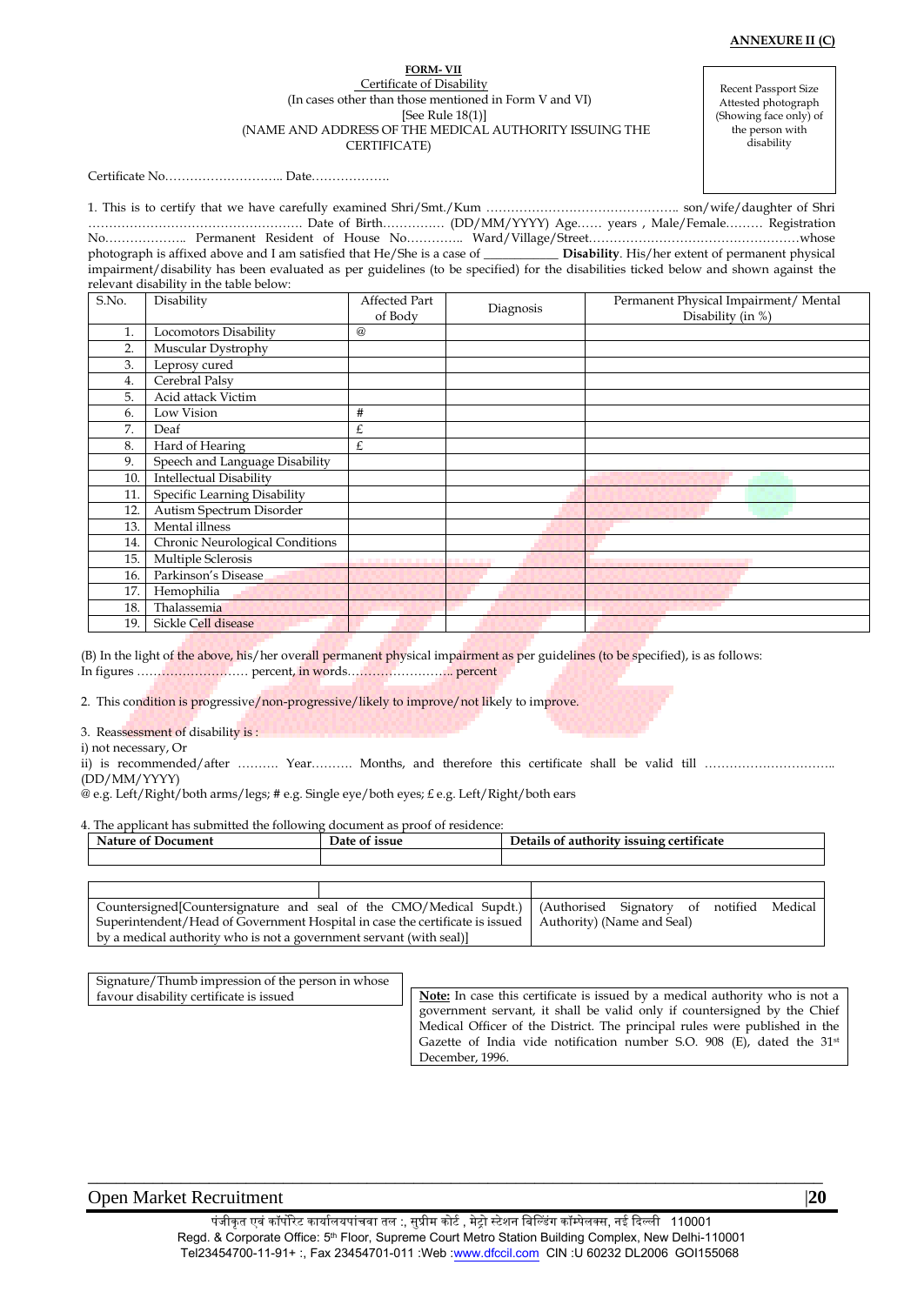# **Indicative syllabus for various posts (Total 120 Questions)**

## **A. Junior Manager (Civil) (Post Code: 11):**

- a. Part-I (24 Questions) : General Knowledge, General Aptitude/Reasoning etc
- b. Part-II (96 Questions) : Engineering and Solid Mechanics, Structural Analysis, Construction materials and management, Concrete Structures, Steel Structures, Soil Mechanics, Foundation Engineering, Municipal Solid Waste, Transportation infrastructure, Highway Pavements, Traffic Engineering, Surveying etc

# **B. Junior Manager (Operations and BD) (Post Code: 12):**

- a. Part-I (24 Questions) : General Knowledge, General Aptitude/Reasoning etc
- b. Part-II (96 Questions) : Management Functions and Behavior, Management of Human Resources, Finance for Management,. Marketing for Management, Quantitative Analysis for Management, Management Information Systems, Logistics and Supply Chain Management, Strategic Management etc

# **C. Junior Manager (Mechanical) (Post Code: 13):**

- a. Part-I (24 Questions) : General Knowledge, General Aptitude/Reasoning etc
- b. Part-II (96 Questions) : Mechanics, Strength of Materials, Theory of Machines, Engg. Design & Drawing, Fluid Mechanics, Thermo Dynamics, Engineering Material and Manufacturing Technology, Machining and Machine Tools, Metrology and Inspection, Electronics and Communication, Computer (Basic), Quality Management (ISO,IMS, OHSAS), Mechatronics, Basic Electricity and Magnetism etc
- **D. Executive (Civil ) (Post Code: 21) :**
	- a. Part-I (24 Questions) : General Knowledge, General Aptitude/Reasoning etc
	- **b.** Part-II (96 Questions) : Surveying, Strength of material, Structural Design & Drawing, Buildings & Construction Material, Soil mechanics & Foundation Engineering, Concrete Technology, Reinforced & Prestressed concrete, Hydraulics, Hydrology & Hydraulics Structures, Public Health Engineering & Water Supply, Railway Engineering & Railway Track etc.

## **E. Executive (Electrical) (Post Code: 22) :**

- a. Part-I (24 Questions) : General Knowledge, General Aptitude/Reasoning etc
- **b.** Part-II (96 Questions) : Circuit Analysis, Machines, Electronics, Measurement, Control System, Material system, Rest etc.

## **F. Executive (Signal & Telecommunications) (Post Code:23) :**

- a. Part-I (24 Questions) : General Knowledge, General Aptitude/Reasoning etc
- **b.** Part-II (96 Questions) : Engineering Mathematics, Networks, Signals & systems, Electronic devices, Analog Circuits, Digital circuits, Control System, Communication, Electromagnetic etc.

## **G. Executive (Operations & BD) (Post Code: 24) (120 Questions) :**

a. General Knowledge, Logical Reasoning, Numerical Ability, General Science, History of Indian Railways and DFCCIL, Economics & Marketing, Customer Relations etc.

## **H. Executive (Mechanical) (Post Code : 25) :**

- i) Part-I (24 Questions) : General Knowledge, General Aptitude/Reasoning etc
- ii) Part-II (96 Questions) : Mechanics. Strength of Materials, Theory of Machines, Design, Fluid Mechanics, Thermo Dynamics, Engineering Material and Manufacturing Technology, Machining and Machine Tools, Metrology and Inspection etc.

# **I. Junior Executive (Electrical) (Post Code : 31) :**

- a. Part-I (60 Questions) : General Knowledge, Numerical Ability, General Aptitude/Reasoning, General Science etc
- b. Part-II (60 Questions) : Electrical Circuits and Fields, Signals and Systems, Electrical Machines, Power Systems, Control Systems, .Electrical and Electronic Measurements, Analog and Digital Electronic, Power Electronics and Drives etc.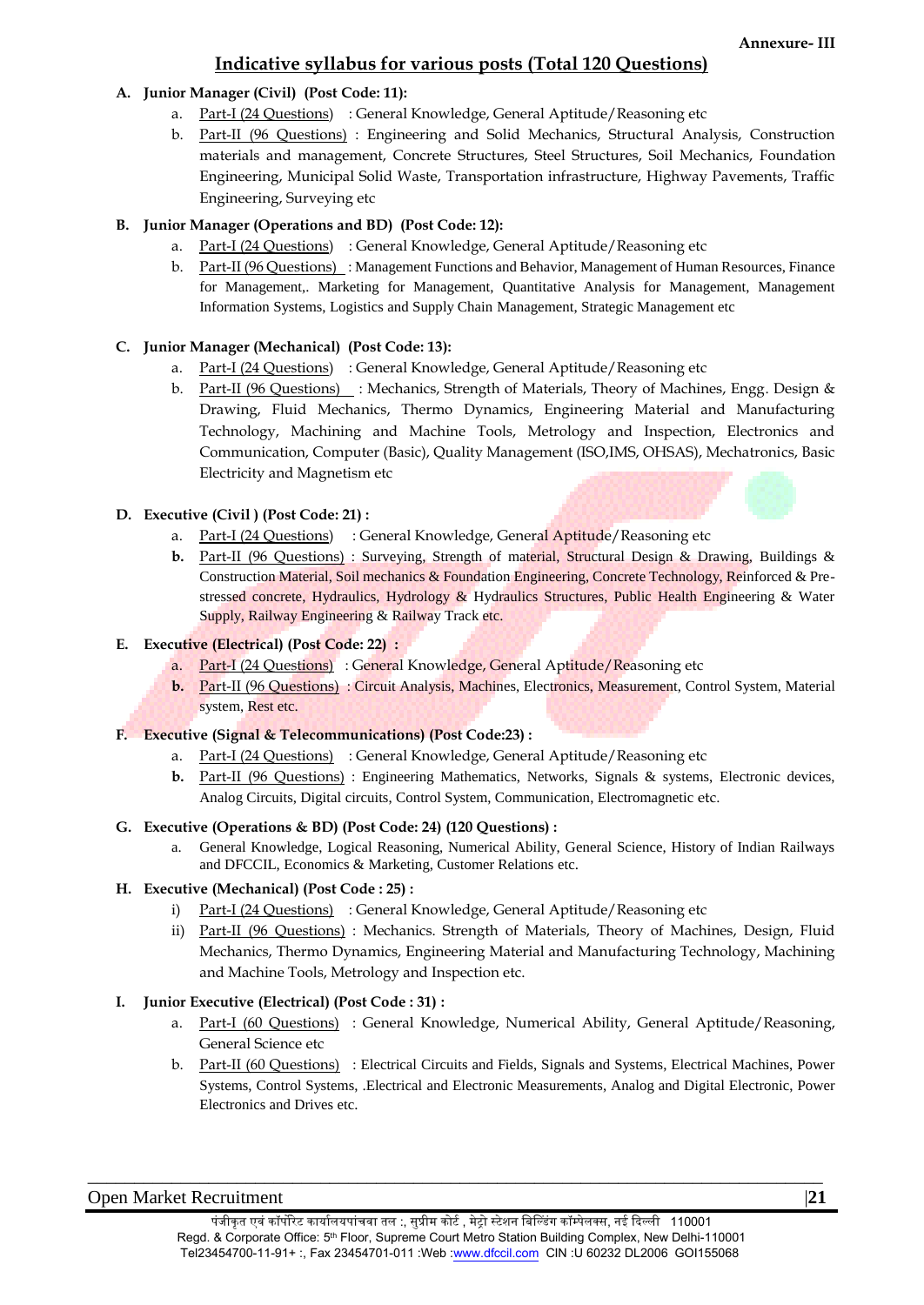## **J. Junior Executive (Signal & Telecommunications) (Post Code:32) :**

- a. Part-I (60 Questions) : General Knowledge, Numerical Ability, General Aptitude/Reasoning, General Science etc
- b. Part-II (60 Questions) : Electronic Measurements and Instrumentation, Analog and Digital Circuits, Analog and Digital Communication Systems, Computer Organization and Architecture, Electro Magnetics, Advanced Communication Topics etc.

## **K. Junior Executive (Operations & BD) (Post Code:33) :**

- a. Part-I (60 Questions) : General Knowledge, Numerical Ability, General Aptitude/Reasoning, General Science etc
- b. Part-II (60 Questions) : History of Indian Railways & DFCCIL, Economics & Marketing, Logical Reasoning, Customer Relations etc.

## **L. Junior Executive (Mechanical) (Post Code:34) :**

- a. Part-I (60 Questions) : General Knowledge, Numerical Ability, General Aptitude/Reasoning, General Science etc
- b. Part-II (60 Questions) : Engineering Drawing, Measurement, Work, Power & Energy, Heat & Temperature, Machines, Tools & Equipment etc

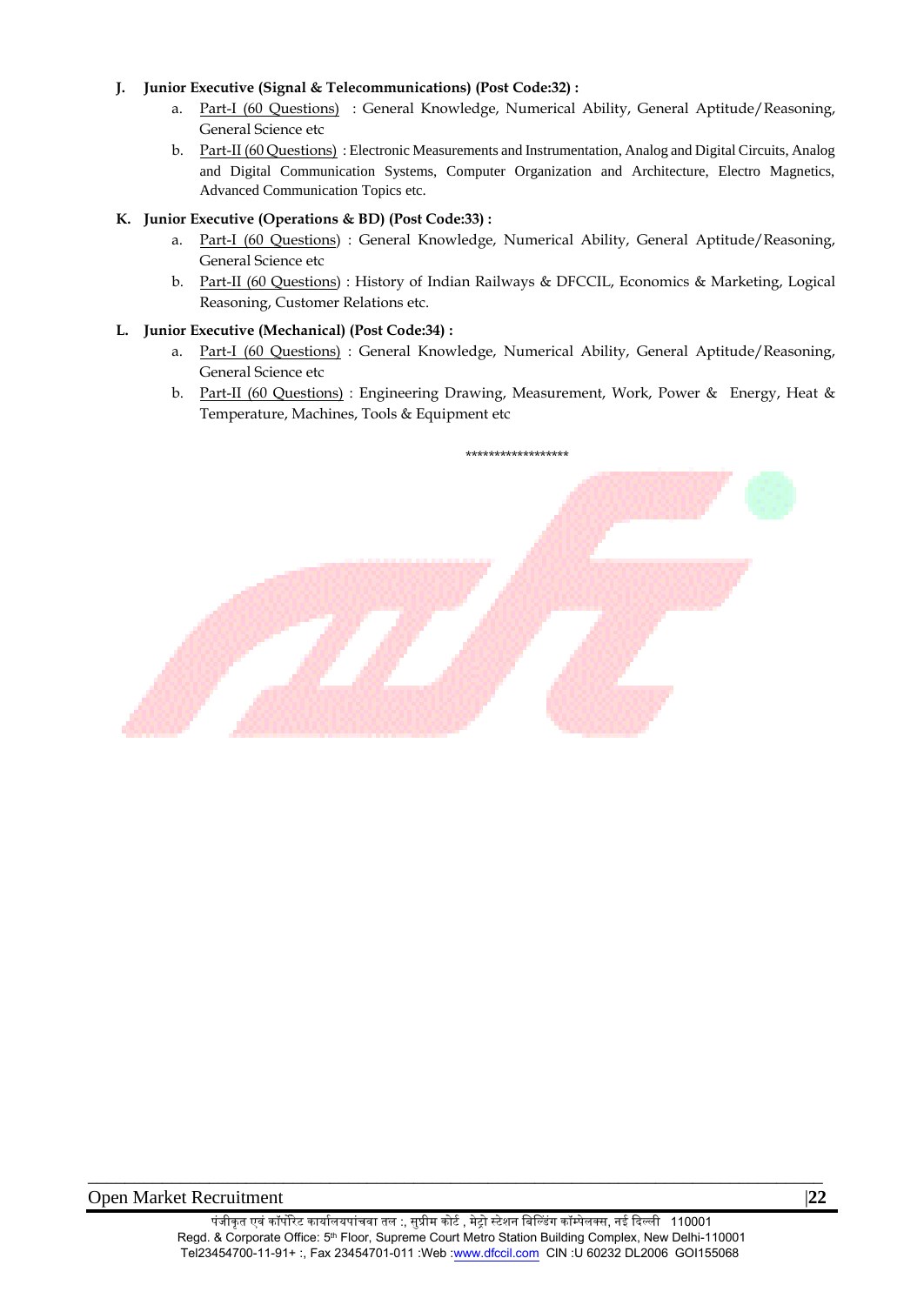## **How to Apply**

Candidates satisfying the eligibility conditions have to apply On-line on DFCCIL website i.e. www.dfccil.com. Candidates are advised to read the following instructions carefully before applying on-line and also all the instructions given on main page of on-line application. Candidates should take utmost care to furnish the correct details while filling in on-line application. In case of multiple registrations for the same post, the candidature is liable for cancellation/rejection without any notice/intimation to the candidate. **Any mistake committed by the candidate shall be his/her sole responsibility.** 

Application through any other mode will not be accepted. No documents are required to be sent to DFCCIL by post in connection with the application.

## **Steps for Applying:**

#### **STEP-I (Registration):**

- a) Candidates can apply on-line by visiting the DFCCIL website and going to the tab "Career" available at www.dfccil.com.
- b) Candidates will get the instruction page and they will have to accept the Terms & Conditions by clicking 'I Agree' Checkbox given below and pressing the 'Start' button.
- c) Applicants need to sign-up by filling up post applied, Name, valid Mobile Number and valid E-mail ID.
- d) Reserved Category candidates need to check from Advertisement whether the vacancy is available under their respective reserved category. If vacancy is not available under Original category, then such candidates will be considered as 'General/UR'.
- e) After submitting the above details, candidates will receive Login ID  $\&$  Password on their registered mobile number and Email ID, hence candidates are advised to verify the correctness of the mobile number & Email ID before proceeding.
- f) Only one on-line registration is permitted through one mobile number and one E-mail ID.

## **STEP-II: FILLING-UP OF APPLICATION & SUBMISSION OF FEE**

- a) Candidate should now re-login with Login ID & Password received on registered E-mail ID/Mobile Number.
- b) The candidate should now fill-up all the desired/required information in the On-line Form correctly. Also, upload scanned images of Photo/Signature/Documents in the respective different links as per detailed guidelines for scanning and uploading given in Annexure-IV-(B). The candidate can see application under option PREVIEW before submission. The candidate should check the details filled-in and make necessary corrections, under option EDIT (if any). However, Name, Post opted, Email-Id and Mobile Number cannot be changed.
- c) Once the application is submitted (Step II), NO Change /edit will be allowed thereafter.
- d) After submission of application, candidates will automatically be redirected to SBI MOPS payment gateway (if applicable) to deposit the Examination Fee + Bank charges (if applicable) through different payment mode, the Bank charges would be extra and as applicable. Process Flow for deposit of Examination Fee through Payment Gateway of SBI MOPS is as under:
	- i. Do not refresh/go back on page while payment is in progress, doing so might interfere the ongoing transaction.
	- ii. Post submission, the candidate will be re-directed to Payment gateway to make the online payment of application fees.
	- iii. Kindly verify the fee details and make the payment for application fee via any of the different payment modes.
	- iv. Post successful payment of application fee, candidate will be redirected to his/her application form.

#### **Application Form:**

Now, Candidates are required to download the On-line Application Form generated by the System, which may be retained for future reference. This should NOT be sent to DFCCIL.

#### Open Market Recruitment |**23**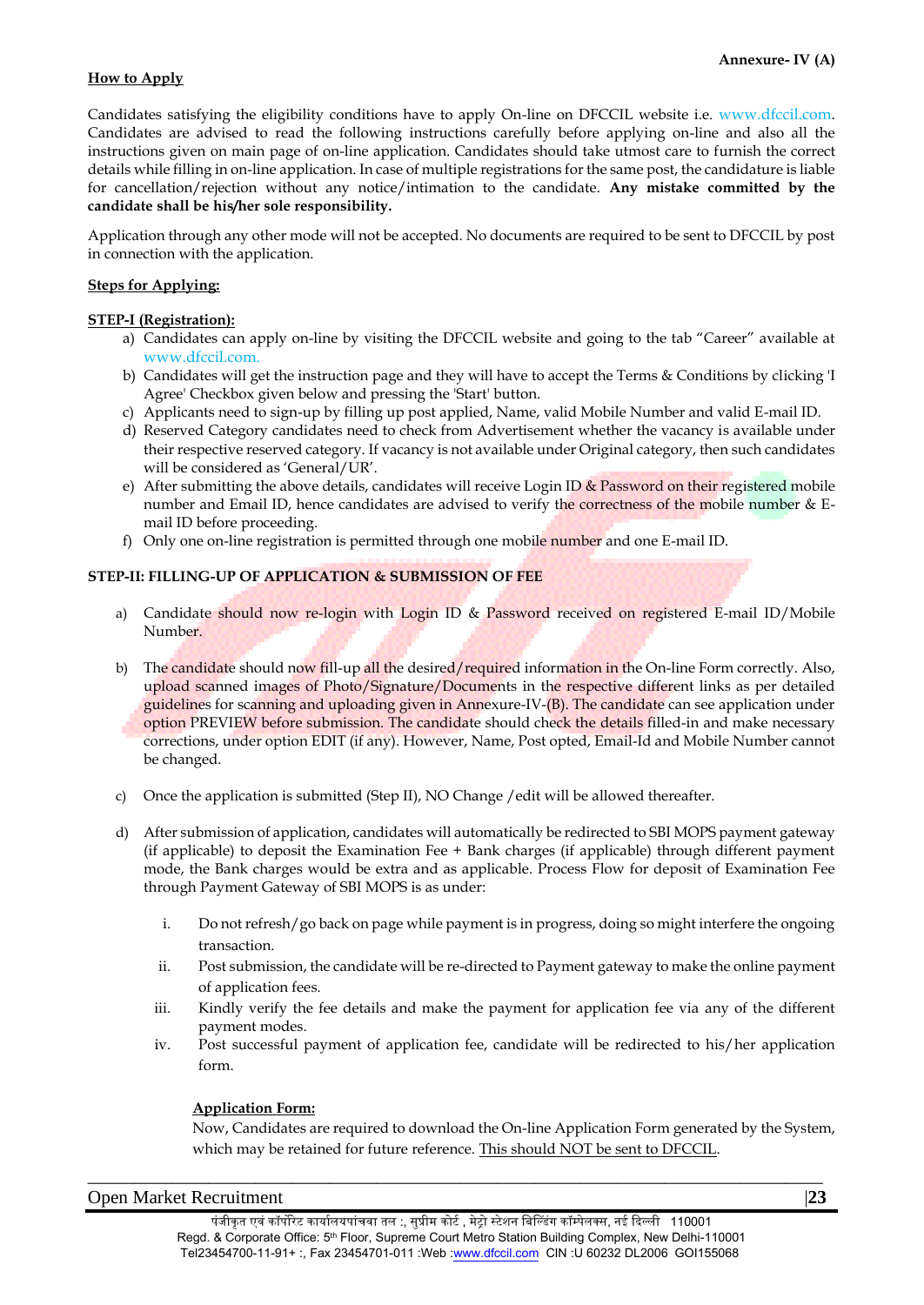**Instructions regarding scanning of PHOTGRAPH, SIGNATURE and CERTIFICATES, Scanned image of candidates photograph, signature and Certificates, shall be as per the specifications given below:**

- a) There are separate links for uploading Photograph, Signature and Certificates. Click on the respective link to Upload Photograph/Signature/Certificates.
- b) Browse and select the location where the scanned Photograph/Signature/Certificates files have been saved. Select the file by clicking on it.
- c) Click the 'Open/Upload' button. The photograph/signature/certificate file will get uploaded. If the file size and format are not as prescribed, an error message will be displayed. In such a case, change the size and format of the file as required and re-upload.
- d) Candidates should upload the scanned (digital) image of their photograph, signature and other relevant Certificates as per the process given below. The applicant should note that only **jpg or jpeg** formats are acceptable:

#### **i) Photograph:**

- a) Photograph must be a recent passport size color photograph (not older than 03 weeks).
- b) Make sure that the picture is in color, taken against a light-colored, preferably white, background. Look straight at the camera with a relaxed face.
- c) Dimensions of the image should be approximately 200X230 pixels. It will not be possible to accommodate larger images. Size of file should be between 50kb-80kb in jpg/jpeg format only.
- d) If the size of the file is too large, then adjust the settings of the scanner such as the DPI resolution, number of colors etc., during the process of scanning. Minimum resolution should be 200 dpi.

#### **i) Signature image:**

- a) The applicant has to sign on white paper with Black ink pen.
- b) The signature must be of the applicant only and not of any other person. If at any stage the signature is not found to be matching with the candidate's actual signature, the applicant's candidature may be summarily rejected.
- c) Please scan the signature area only and not the entire page.
- d) Dimensions of the image should be approximately 140X60 pixels. Size of file should be between 10kb– 30kb in jpg/jpeg format only.

#### **ii) Certificates as per detailed in Para 12 (x) :**

- a) Please scan the relevant certificates (issued by competent authority) and should be clearly visible.
- b) Size of file should be between 50kb–1000kb in jpg/jpeg format only.